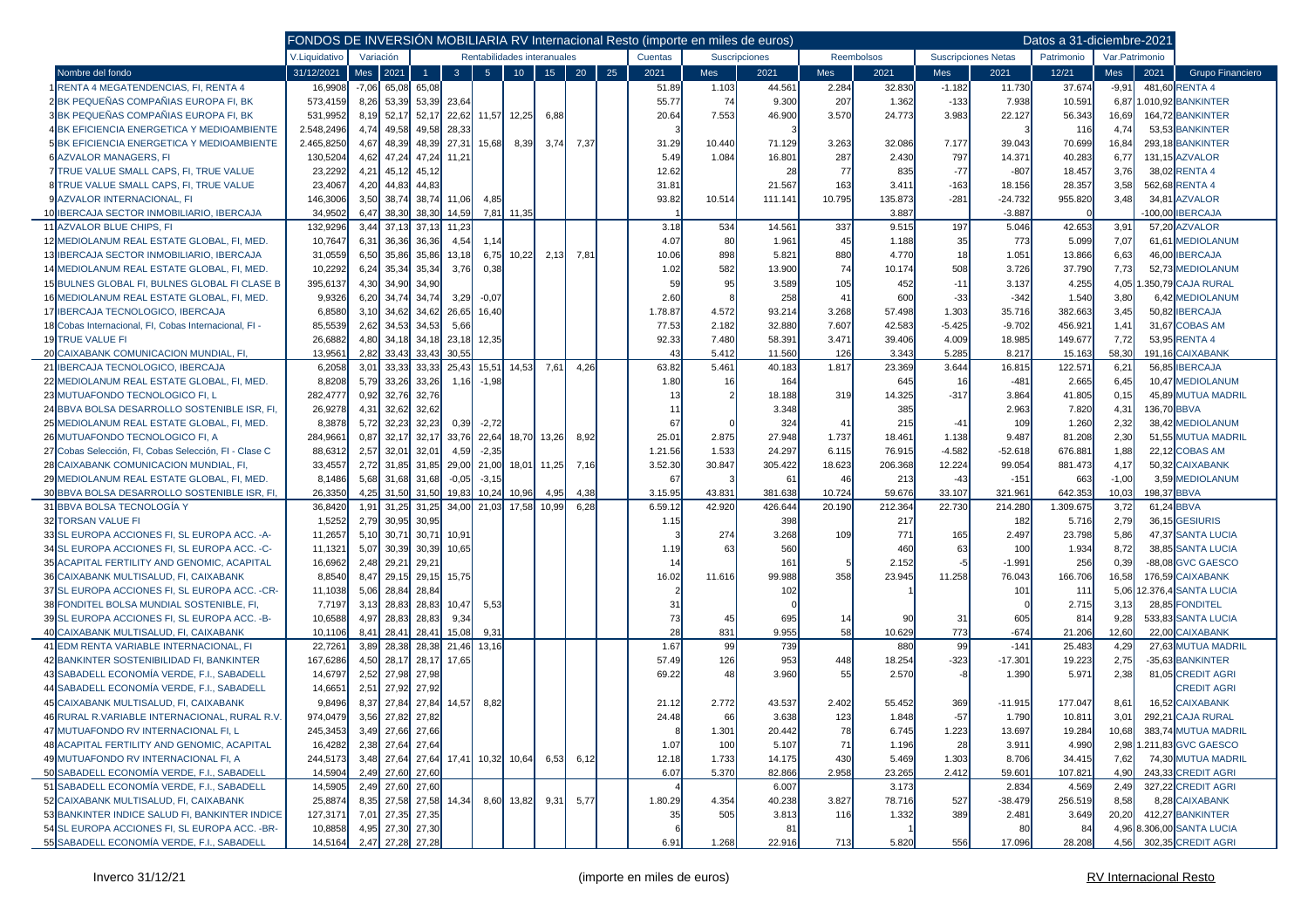|                                                                                                |                   | FONDOS DE INVERSION MOBILIARIA RV Internacional Resto (importe en miles de euros) |                              |                      |                |                |                             |                    |                 |    |             |              |               |            |              |                |                            | Datos a 31-diciembre-2021 |                |                                          |
|------------------------------------------------------------------------------------------------|-------------------|-----------------------------------------------------------------------------------|------------------------------|----------------------|----------------|----------------|-----------------------------|--------------------|-----------------|----|-------------|--------------|---------------|------------|--------------|----------------|----------------------------|---------------------------|----------------|------------------------------------------|
|                                                                                                | V.Liquidativo     | Variación                                                                         |                              |                      |                |                | Rentabilidades interanuales |                    |                 |    | Cuentas     |              | Suscripciones |            | Reembolsos   |                | <b>Suscripciones Netas</b> | Patrimonio                | Var.Patrimonio |                                          |
| Nombre del fondo                                                                               | 31/12/2021        | Mes                                                                               | 2021                         |                      | 3 <sup>°</sup> | 5 <sup>1</sup> | 10 <sub>1</sub>             | 15 <sup>7</sup>    | 20 <sub>2</sub> | 25 | 2021        | Mes          | 2021          | Mes        | 2021         | <b>Mes</b>     | 2021                       | 12/21                     | Mes            | 2021<br>Grupo Financiero                 |
| 56 ARQUIA BANCA LIDERES GLOBALES FI. CLASE                                                     | 13,0388           | 4,44                                                                              | 27,28 27,28                  |                      |                |                |                             |                    |                 |    | 1.67        | 178          | 3.418         |            | 32           | 169            | 3.386                      | 1.493                     | 17,94          | 17.780,9 CAJA ARQUITE                    |
| 57 BANKINTER SOSTENIBILIDAD FI, BANKINTER                                                      | 168,1615          | 4,42                                                                              |                              | 27,15 27,15          | 16,73          | 8,46           | 9,34                        | 6,79               |                 |    | 15.79       | 3.008        | 18.464        | 1.204      | 13.720       | 1.803          | 4.744                      | 36.037                    | 9,96           | 46,65 BANKINTER                          |
| 58 BANKINTER INDICE SALUD FI, BANKINTER INDICE                                                 | 127,5133          | 7,00                                                                              | 27,09 27,09                  |                      |                |                |                             |                    |                 |    | 5.29        | 514          | 6.787         | 382        | 3.394        | 133            | 3.393                      | 5.363                     | 9,80           | 372,56 BANKINTER                         |
| 59 SABADELL ECONOMÍA VERDE. F.I SABADELL                                                       | 14,4425           | 2,45                                                                              | 26,96 26,96                  |                      |                |                |                             |                    |                 |    | 1.21.33     | 13.192       | 169.020       | 4.463      | 43.396       | 8.729          | 125.625                    | 210.436                   | 6,95           | 285,72 CREDIT AGRI                       |
| 60 IBERCAJA SANIDAD. IBERCAJA SANIDAD CLASE B                                                  | 16,6889           | 7,64                                                                              | 26,83                        | 26,83                | 16, 11         | 10,28          |                             |                    |                 |    | 1.58.53     | 2.957        | 46.676        | 2.051      | 39.136       | 906            | 7.540                      | 264.972                   | 8,02           | 30,77 IBERCAJA                           |
| 61 ARQUIA BANCA LIDERES GLOBALES FI, CLASE                                                     | 13,0343           | 4,41                                                                              | 26,70                        | 26,70                |                |                |                             |                    |                 |    | 49          | 227          | 1.099         |            |              | 227            | 1.099                      | 1.219                     | 28,99          | .538,49 CAJA ARQUITE                     |
| 62 WELZIA GLOBAL OPPORTUNITIES FI                                                              | 16,4807           | 5,51                                                                              |                              | 26,65 26,65 17,02    |                | 7,17           | 8,52                        |                    |                 |    | 3.45        | 649          | 5.956         | 283        | 2.972        | 365            | 2.984                      | 60.450                    | 6,16           | 33,71 WELZIA                             |
| 63 METAVALOR DIVIDENDO FI                                                                      | 65,2988           | 4,95                                                                              | 26,60                        | 26,60                | 7,99           | 3,52           |                             |                    |                 |    | 48          | 1.514        | 11.996        | 664        | 8.538        | 849            | 3.458                      | 39.092                    | 7,35           | 39,33 METAGESTION                        |
| 64 BANKINTER FINANZAS GLOBALES FI, BANKINTER                                                   | 742,1109          | 3,48                                                                              | 26,59                        | 26,59                | 11,94          |                |                             |                    |                 |    | 28.89       | 11           | 4.857         | 113        | 311          | $-101$         | 4.547                      | 4.552                     | 1,21           | 25.601,4 BANKINTER                       |
| 65 MARCH GLOBAL F.I., MARCH GLOBAL F.I. C                                                      | 12,5203           | 5,15                                                                              | 26,56                        | 26,56                | 14,45          |                |                             |                    |                 |    | 9.60        | 63           | 1.007         | 391        | 2.552        | $-328$         | $-1.545$                   | 990                       | $-21,30$       | -88,66 GR.BCA.MARCH                      |
| 66 ABANTE BOLSA F.I.                                                                           | 22,3790           | 3,83                                                                              | 26,50                        | 26,50                | 17,20          | 10,06          | 11,03                       | 5,37               |                 |    | 32.71       | 17.769       | 121.934       | 6.221      | 37.083       | 11.548         | 84.851                     | 357.225                   | 7,37           | 70,71 ABANTE                             |
| 67 IBERCAJA BOLSA INTERNACIONAL, IBERCAJA                                                      | 16,1368           | 2,98                                                                              |                              | 26,15 26,15          | 17,70          | 9,92           |                             |                    |                 |    | 70.72       | 836          | 18.598        | 123        | 6.150        | 712            | 12.448                     | 57.871                    | 4,27           | 66,41 BERCAJA                            |
| 68 ARQUIA BANCA LIDERES GLOBALES FI, CLASE A                                                   | 14,8909           | 4,37                                                                              |                              | 25,92 25,92          | 10,18          | 4,30           |                             |                    |                 |    | 9.22        | 520          | 3.993         | 235        | 6.509        | 285            | $-2.516$                   | 21.166                    | 5,79           | 8,48 CAJA ARQUITE                        |
| 69 ALLIANZ CARTERA DINAMICA, FI                                                                | 14,0448           | 3,63                                                                              | 25,85 25,85                  |                      |                |                |                             |                    |                 |    | 1.08        | 3.375        | 21.961        | 1.422      | 13.185       | 1.953          | 8.776                      | 74.363                    | 6,47           | 44,12 GR.BCA.MARCH                       |
| 70 FONDITEL BOLSA MUNDIAL SOSTENIBLE, FI.                                                      | 7,1629            | 2,84                                                                              | 25,66                        | 25,66                | 9,07           | 4,44           |                             |                    |                 |    | 40          | 68           | 8.013         |            |              | 62             | 8.006                      | 18.723                    | 3,18           | 145,52 FONDITEL                          |
| 71 BANKINTER FINANZAS GLOBALES FI, BANKINTER                                                   | 686,8721          | 3,42                                                                              | 25,64                        | 25,64                | 11,02          | 3,38           | 6,49                        | $-1,45$            | 1,44            |    | 5.55        | 1.865        | 29.137        | 608        | 23.613       | 1.257          | 5.524                      | 10.857                    | 16,95          | 194,99 BANKINTER                         |
| 72 IBERCAJA SANIDAD, IBERCAJA SANIDAD CLASE A                                                  | 14,9862           | 7,55                                                                              | 25,61                        | 25,61                | 15,00          | 9,43           | 11,33                       | 7,09               | 3,88            |    | 64.19       | 3.660        | 22.791        | 955        | 19.344       | 2.705          | 3.446                      | 103.772                   | 10,48          | 29,43 <b>IBERCAJA</b>                    |
| 73 RURAL R. VARIABLE INTERNACIONAL, RURAL R.V<br>74 DP HEALTHCARE FI. CLASE C DP HEALTHCARE FI | 926,4903          | 3,40                                                                              | 25,54                        | 25,54                | 18,32          | 8,65           | 9,77                        | 5,05               | 3,18            |    | 37.42       | 3.057        | 43.318        | 2.751      | 13.886       | 306            | 29.432                     | 69.507                    | 3,91           | 134,73 CAJA RURAL                        |
|                                                                                                | 33,6768           |                                                                                   |                              | 25,42 25,42          | 14,92          |                |                             |                    |                 |    | 3.48        | 1.825        | 4.621         | 1.106      | 4.506        | 719            | 115                        | 8.165                     | $-4,34$        | 20,73 ANDBANK ESPA                       |
| 75 ABANTE INDICE BOLSA F.I., ABANTE INDICE                                                     | 14,8731           | 3,58                                                                              | 25,39                        | 25,39<br>25,35 25,35 | 17,40          |                |                             |                    |                 |    |             |              |               |            |              |                |                            | 362                       | 3,58           | 25,39 ABANTE                             |
| 76 CI GLOBAL ISR, FI, CI GLOBAL ISR I, FI<br>77 LABORAL KUTXA BOLSA UNIVERSAL, FI              | 12,401<br>10,8799 | 2,98<br>3,04                                                                      |                              |                      | 22,13          | 9,84           |                             |                    |                 |    | 19.48       | 569          | 10.488        | 237<br>370 | 5.921        | 332            | 4.567<br>8.569             | 30.305                    | 4,13           | 54,05 C. INGENIERO<br>71,73 LABORAL KUTX |
| 78 ALCALA MULTIGESTION, FI, ALCALA MULTIG/EI2                                                  | 14,1947           |                                                                                   | 25,34<br>25,33 25,33         | 25,34                | 18,01          |                | 7,70                        | 3,04               | 4,57            |    | 28.93<br>21 | 1.480<br>155 | 12.302<br>451 | 164        | 3.734<br>235 | 1.110          | 216                        | 34.890                    | 6,49<br>1,18   | 53,41 CREAND WM                          |
| 79 FONDITEL BOLSA MUNDIAL SOSTENIBLE, FI,                                                      | 6,9636            | 1,94<br>2,81                                                                      | 25,26                        | 25,26                | 8,70           | 4,08           |                             |                    |                 |    | 1.83        |              | 158           |            | 244          |                | $-86$                      | 1.137<br>2.038            | 3,14           | <b>FONDITEL</b><br>19,01                 |
| 80 MARCH GLOBAL F.I., MARCH GLOBAL F.I. A                                                      | 1.101,1525        | 5,04                                                                              | 25,05                        | 25,05                | 13,11          | 5,32           | 7,11                        | 4,35               | 3,59            |    | 9.30        | 53           | 2.758         | 134        | 5.165        | $-81$          | $-2.407$                   | 31.647                    | 4,76           | 13,20 GR.BCA.MARCH                       |
| 81 GCO Internacional, FI                                                                       | 14,5408           | 2,91                                                                              | 25,02                        | 25,02                | 18,23          | 11.04          | 10,26                       | 4,92               | 3,35            |    | 6.35        | 2.027        | 14.820        | 260        | 2.100        | 1.767          | 12.719                     | 61.197                    | 6,00           | 62,63 CATALANA OCC                       |
| 82 IBERCAJA BOLSA INTERNACIONAL, IBERCAJA                                                      | 15,5669           | 2,90                                                                              |                              | 25,00 25,00          | 16,66          | 9,14           | 10,21                       | 5,02               | 3,37            |    | 16.70       | 824          | 5.335         | 395        | 6.304        | 428            | $-969$                     | 31.491                    | 4,33           | 19.88 BERCAJA                            |
| 83 ABANTE INDICE BOLSA F.I., ABANTE INDICE                                                     | 14,5442           | 3,54                                                                              |                              | 24,82 24,82          | 16,83          |                |                             |                    |                 |    | 3.41        | 2.052        | 14.535        | 238        | 3.849        | 1.814          | 10.686                     | 40.759                    | 8,43           | 75,34 ABANTE                             |
| 84 CAIXABANK BOLSA SELECCION GLOBAL, FI.                                                       | 9,4731            | 3,32                                                                              | 24,77                        | 24,77                | 19,19          |                |                             |                    |                 |    | 6.39        | 28.001       | 31.205        | 17         | 69.036       | 27.984         | $-37.830$                  | 32.782                    | 712,54         | -47,14 CAIXABANK                         |
| 85 BBVA MEGATENDENCIA DEMOGRAFIA, FI                                                           | 229,4160          | 3,24                                                                              | 24,70                        | 24,70                | 0,05           | $-4,05$        |                             | $1,13$ -7,77 -5,60 |                 |    | 41.07       | 1.461        | 31.982        | 1.442      | 12.529       | 1 <sup>c</sup> | 19.453                     | 35.597                    | 3,30           | 171,25 BBVA                              |
| 86 DP HEALTHCARE FI, CLASE A DP HEALTHCARE FI                                                  | 32,8674           |                                                                                   | 24,61                        | 24,61                | 14,18          | 10,25          |                             |                    |                 |    | 1.97        | 1.364        | 2.072         | 91         | 1.153        | 1.273          | 918                        | 18.576                    | 15,74          | 31,92 ANDBANK ESPA                       |
| 87 GESTION VALUE FI, CLASE I GESTION VALUE FI                                                  | 11,1735           | 3,61                                                                              |                              | 24,56 24,56          | 7,27           |                |                             |                    |                 |    |             |              |               |            | 2.150        |                | $-2.150$                   | 5.507                     | 3,61           | -15,97 ANDBANK ESPA                      |
| 88 MICROBANK FONDO ECOLOGICO, FI, MICROBANK                                                    | 7,481             | 2,22                                                                              | 24,21                        | 24,21                |                |                |                             |                    |                 |    |             |              | 3.981         |            | 680          |                | 3.301                      | 3.952                     | 2,21           | 391.214, <mark>CAIXABANK</mark>          |
| 89 GESTION VALUE FI, CLASE A GESTION VALUE FI                                                  | 10,9841           | 3,58                                                                              |                              | 24,19 24,19          | 6,90           |                |                             |                    |                 |    | 18.12       | 141          | 14.071        | 858        | 11.665       | $-717$         | 2.407                      | 59.484                    | 2,32           | 30,95 ANDBANK ESPA                       |
| 90 CAIXABANK BOLSA SELECCION GLOBAL, FI.                                                       | 18,6716           | 3,27                                                                              |                              | 24,12 24,12          | 18,56          |                | $9,95$ 11,38                |                    |                 |    | 30          |              | 4.941         | 650        | 5.834        | $-650$         | $-892$                     | 12.546                    | $-1,92$        | 11,75 CAIXABANK                          |
| 91 RURAL PERFIL AUDAZ FI, RURAL PERFIL AUDAZ                                                   | 481,0647          | 3,34                                                                              | 24,10 24,10                  |                      |                |                |                             |                    |                 |    | 64.12       | 439          | 25.388        | 1.067      | 4.147        | $-629$         | 21.241                     | 24.704                    | 0,71           | .199,10 CAJA RURAL                       |
| 92 BANKINTER INDICE GLOBAL FI, BANKINTER                                                       | 151,8266          | 3,96                                                                              | 24,03 24,03                  |                      |                |                |                             |                    |                 |    | 1.54        |              | 751           |            | 562          |                | 189                        | 762                       | 2,77           | 74,39 BANKINTER                          |
| 93 GESTION BOUTIQUE II FI, GESTION BOUTIQUE II                                                 | 13,5427           | 1,22                                                                              |                              | 23,79 23,79          | 15,10          |                |                             |                    |                 |    | 39          |              | 669           |            | 257          |                | 412                        | 4.348                     | 1,24           | 39,65 ANDBANK ESPA                       |
| 94 BELGRAVIA VALUE STRATEGY, FI                                                                | 14,4750           | 4,52                                                                              | 23,79 23,79                  |                      |                |                |                             |                    |                 |    | 9.46        | 1.202        | 14.646        | 2.616      | 18.612       | $-1.414$       | $-3.966$                   | 80.113                    | 2,65           | 21,75 SINGULAR                           |
| 95 Cobas Grandes Compañías, FI, Cobas Grandes                                                  | 82,5232           | 4,67                                                                              | 23,56                        | 23,56                | 4,10           |                |                             |                    |                 |    | 10.13       | 2.958        | 4.470         | 465        | 3.462        | 2.493          | 1.008                      | 20.639                    | 18,99          | 29,82 COBAS AM                           |
| 96 SABADELL ECONOMÍA DIGITAL, F.I., SABADELI                                                   | 19,1489           | $-0,32$                                                                           | 23,50                        | 23,50                |                |                |                             |                    |                 |    | 95.95       | 75           | 2.340         | 111        | 9.892        | $-36$          | $-7.553$                   | 10.629                    | $-0,66$        | -33,23 CREDIT AGRI                       |
| 97 SABADELL ECONOMÍA DIGITAL, F.I., SABADELL                                                   | 19,1220           | $-0,33$                                                                           | 23,44                        | 23,44                |                |                |                             |                    |                 |    |             |              | 3.022         |            | 3.284        |                | $-262$                     | 4.993                     | $-0,33$        | 18,57 CREDIT AGRI                        |
| 98 BANKINTER INDICE GLOBAL FI, BANKINTER                                                       | 160,5848          | 3,91                                                                              | 23,41                        | 23,41                | 18,75          |                |                             |                    |                 |    | 3.91        | 624          | 6.622         | 691        | 4.674        | $-66$          | 1.948                      | 6.482                     | 2,72           | 83,71 BANKINTER                          |
| 99 MICROBANK FONDO ECOLOGICO. FI. MICROBANK                                                    | 7,427             | 2,15                                                                              | 23,32                        | 23,32                |                |                |                             |                    |                 |    | 4.89        | 2.039        | 43.573        | 1.020      | 8.880        | 1.019          | 34.694                     | 39.991                    | 4,85           | 5.493,3 CAIXABANK                        |
| 100 CAIXABANK BOLSA SELECCION GLOBAL, FI.                                                      | 17,4333           | 3,21                                                                              | 23,23                        | 23,23                | 17,71          | 9,15           | 10,54                       |                    |                 |    | 10.37       | 1.697        | 23.748        | 1.021      | 18.540       | 676            | 5.208                      | 93.454                    | 3,98           | 31,03 CAIXABANK                          |
| 101 SABADELL ECONOMÍA DIGITAL, F.I., SABADELL                                                  | 18,9888           | $-0,35$                                                                           |                              | $23,13$ 23,13        |                |                |                             |                    |                 |    | 5.05        | 3.266        | 64.470        | 2.654      | 43.763       | 612            | 20.707                     | 94.831                    | 0,28           | 62,85 CREDIT AGRI                        |
| 102 SABADELL ECONOMÍA DIGITAL, F.I., SABADELL                                                  | 18,9885           |                                                                                   | $-0,35$ 23,13 23,13          |                      |                |                |                             |                    |                 |    |             |              | 1.100         |            | 1.821        |                | $-721$                     | 341                       | $-0,35$        | -60,67 CREDIT AGRI                       |
| 103 CAIXABANK GESTION VALOR, FI, CAIXABANK                                                     | 103,5603          |                                                                                   | 3,19 23,05 23,05 7,43        |                      |                |                |                             |                    |                 |    |             |              | 2.039         |            | 3.510        |                | $-1.470$                   | 401                       | 3,19           | -72,70 CAIXABANK                         |
| 104 SABADELL ECONOMÍA DIGITAL, F.I., SABADELL                                                  | 18,8563           |                                                                                   | $-0,37$ 22,82 22,82          |                      |                |                |                             |                    |                 |    | 6.51        | 710          | 17.893        | 926        | 7.855        | $-216$         | 10.038                     | 27.628                    | $-1,14$        | 106,10 CREDIT AGRI                       |
| 105 DB BOLSA GLOBAL, FI                                                                        | 16,5274           |                                                                                   | 1,78 22,69 22,69 18,15 10,30 |                      |                |                |                             |                    |                 |    | 2.04        | 65           | 480           | 91         | 776          | $-26$          | $-296$                     | 5.169                     | 1,28           | 15,95 DEUTSCHE BAN                       |
| 106 SABADELL ECONOMÍA DIGITAL, F.I., SABADELL                                                  | 18,7239           |                                                                                   | $-0,39$ 22,52 22,52          |                      |                |                |                             |                    |                 |    | 1.27.66     | 9.327        | 138.225       | 5.474      | 70.934       | 3.853          | 67.291                     | 218.482                   | 1,40           | 85,92 CREDIT AGRI                        |
| 107 ATL CAPITAL CARTERA RENTA VARIABLE FI, ATL                                                 | 15,6811           |                                                                                   | 3,24 22,49 22,49 15,92       |                      |                |                |                             |                    |                 |    | 48          | 13           | 3.614         | 11         | 2.352        |                | 1.262                      | 3.004                     | 3,33           | 132,13 ATL CAPITAL                       |
| 108 MICROBANK FONDO ECOLOGICO, FI, MICROBANK                                                   | 14,5849           |                                                                                   | 2,09 22,47 22,47 23,57 12,61 |                      |                |                |                             |                    |                 |    | 56.58       | 3.590        | 45.907        | 1.939      | 43.794       | 1.651          | 2.113                      | 76.357                    | 4,36           | 24,65 CAIXABANK                          |
| 109 CAIXABANK GESTION VALOR, FI, CAIXABANK                                                     | 101,9033          |                                                                                   | 3,16 22,44 22,44 7,00        |                      |                |                |                             |                    |                 |    | 1.04        | 25           | 2.354         | 60         | 866          | $-36$          | 1.488                      | 5.942                     | 2,53           | 64,37 CAIXABANK                          |
| 110 CAIXABANK BOLSA SELECCION GLOBAL, FI,                                                      | 16,1235           |                                                                                   | 3,15 22,37 22,37 16,89 8,38  |                      |                |                | 9,74                        | 4,60               |                 |    | 85.64       | 1.721        | 17.527        | 1.839      | 26.647       | $-118$         | $-9.120$                   | 112.249                   | 3,03           | 12,18 CAIXABANK                          |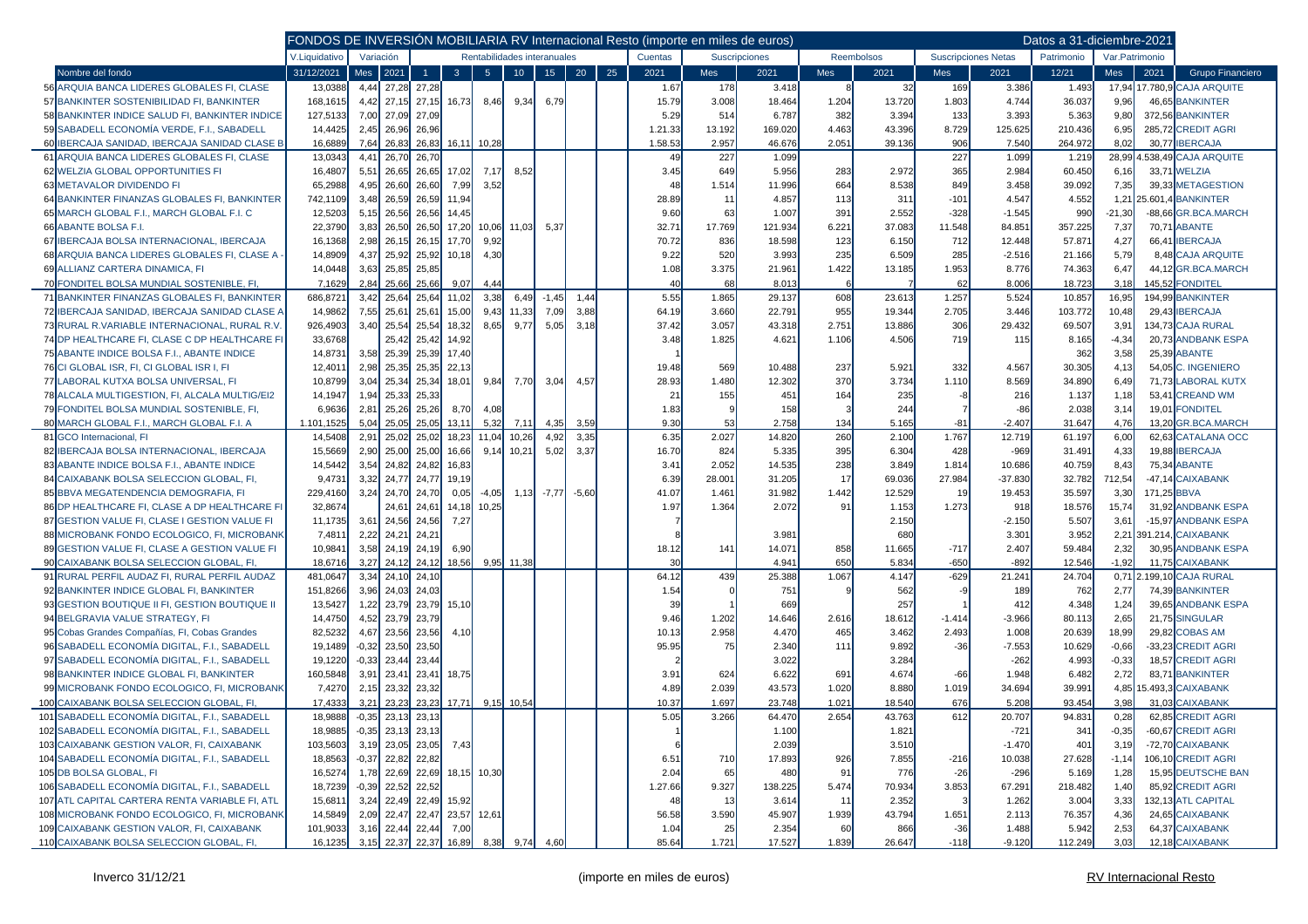|                                                  | FONDOS DE INVERSIÓN MOBILIARIA RV Internacional Resto (importe en miles de euros) |      |                                          |              |                               |                |              |                    |      |            |         |                            |            |                |         |          |           | Datos a 31-diciembre-2021 |         |      |                      |
|--------------------------------------------------|-----------------------------------------------------------------------------------|------|------------------------------------------|--------------|-------------------------------|----------------|--------------|--------------------|------|------------|---------|----------------------------|------------|----------------|---------|----------|-----------|---------------------------|---------|------|----------------------|
|                                                  | V.Liquidativo                                                                     |      | Rentabilidades interanuales<br>Variación |              |                               | Cuentas        |              | Suscripciones      |      | Reembolsos |         | <b>Suscripciones Netas</b> | Patrimonio | Var.Patrimonio |         |          |           |                           |         |      |                      |
| Nombre del fondo                                 | 31/12/2021                                                                        | Mes  | 2021                                     | $\mathbf{1}$ | $\overline{3}$                | 5 <sup>5</sup> | $10-10$      | 15                 | 20   | 25         | 2021    | <b>Mes</b>                 | 2021       | <b>Mes</b>     | 2021    | Mes      | 2021      | 12/21                     | Mes     | 2021 | Grupo Financiero     |
| 111 MUTUAFONDO BOLSA EUROPEA FI, L               | 201,1203                                                                          |      | $3,79$ 22,35                             | 22,35        |                               |                |              |                    |      |            | 30.36   | 6.856                      | 52.516     | 8.729          | 37.073  | $-1.873$ | 15.443    | 99.315                    | 1,67    |      | 49.32 MUTUA MADRIL   |
| 112 RURAL SELECCION DECIDIDA FI                  | 13,0730                                                                           | 3,16 | 22,25                                    | 22,25        | 13,70                         |                |              |                    |      |            | 10.51   | 797                        | 13.804     | 1.116          | 2.817   | $-319$   | 10.987    | 27.970                    | 1,96    |      | 114,41 ABANTE        |
| 113 RURAL PERFIL AUDAZ FI, RURAL PERFIL AUDAZ    | 468,8154                                                                          |      | $3,20$ 22,23                             | 22,23        | 17,91                         | 8,35           |              |                    |      |            | 18.47   | 1.366                      | 22.976     | 765            | 6.036   | 601      | 16.940    | 29.575                    | 5,38    |      | 224,68 CAJA RURAL    |
| 114 IBERCAJA MEGATRENDS, IBERCAJA                | 10,5865                                                                           | 2,26 | 22,19                                    | 22,19        | 19,37                         | 10,51          | 6,28         |                    |      |            | 1.82.14 | 1.697                      | 43.278     | 839            | 17.218  | 858      | 26.060    | 114.342                   | 3,04    |      | 63,95 IBERCAJA       |
| 115 META FINANZAS, FI, CLASE I META FINANZAS, FI | 64,1163                                                                           | 3,29 | 22,16                                    | 22,16        | 6,80                          |                |              |                    |      |            |         | 100                        | 1.700      |                | 1.136   | 100      | 564       | 2.385                     | 7,81    |      | 61,12 METAGESTION    |
| 116 IBERCAJA FINANCIERO, IBERCAJA FINANCIERO     | 5,7308                                                                            | 3,29 | 22,12                                    | 22,12        | 7,04                          | 1,26           |              |                    |      |            |         |                            |            |                |         |          |           |                           | 3,07    |      | 21,74 IBERCAJA       |
| 117 CI GLOBAL ISR, FI, CI GLOBAL ISR A, FI       | 11,6155                                                                           | 2,66 | 22,02                                    | 22,02        | 19,72                         |                | 10,94 11,02  | 6,12               | 4,22 |            | 54.17   | 4.655                      | 52.357     | 1.650          | 18.846  | 3.005    | 33.510    | 155.673                   | 4,70    |      | 59,69 C. INGENIERO   |
| 118 MARANGO EQUITY FUND. FI                      | 15,4536                                                                           |      | 2,87 21,97                               | 21,97        | 19,05                         |                |              |                    |      |            | 2.00    | 183                        | 9.341      | 60             | 1.718   | 123      | 7.623     | 16.845                    | 3,62    |      | 131,52 RENTA 4       |
| 119 MUTUAFONDO BOLSA EUROPEA FI, A               | 198,591                                                                           |      | 3,73 21,89 21,89                         |              | 13,29                         | 6,53           | 8,31         | 4,09               | 3,84 |            | 12.51   | 615                        | 19.878     | 1.151          | 9.161   | $-537$   | 10.717    | 29.502                    | 1,80    |      | 103,12 MUTUA MADRIL  |
| 120 GVC GAESCO OP EMP INMOB RV FI, GVC           | 27,4832                                                                           | 3.14 | 21,81                                    | 21,81        | 14,09                         | 9.34           |              |                    |      |            |         |                            | 2.106      |                | 717     |          | 1.388     | 2.082                     | 3,14    |      | 291,91 GVC GAESCO    |
| 121 CO BOLSA MUNDIAL, FI                         | 18,2888                                                                           |      | 2,04 21,71                               | 21,71        | 15,97                         | 9,52           | 9,26         |                    |      |            | 12.71   | 746                        | 6.249      | 992            | 3.660   | $-246$   | 2.590     | 28.869                    | 1,15    |      | 35,81 GESIURIS       |
| 122 ATL CAPITAL CARTERA RENTA VARIABLE FI, ATL   | 15,2901                                                                           |      | 3,16 21,50 21,50                         |              | 15,11                         | 8,15           |              |                    |      |            | 5.23    | 1.223                      | 8.330      | 111            | 5.808   | 1.112    | 2.523     | 22.565                    | 8,59    |      | 38,09 ATL CAPITAL    |
| 123 JDS CAPITAL GROWTH & VALUE, FI               | 14,9966                                                                           |      | 2,38 21,48 21,48                         |              | 16,00                         |                |              |                    |      |            | 1.97    | 215                        | 2.891      | 19             | 387     | 196      | 2.504     | 15.506                    | 3,71    |      | 47,62 GR.BCA.MARCH   |
| 124 ARQUIA BANCA DINAMICO 100RV FI, CLASE        | 13,6361                                                                           | 3,06 |                                          | 21,33 21.33  |                               |                |              |                    |      |            | 22      | 56                         | 516        |                | 348     | 49       | 168       | 197                       | 37,52   |      | .153,30 CAJA ARQUITE |
| 125 TREA CAJAMAR RENTA VARIABLE                  | 16,3259                                                                           |      | 3,24 21,15 21,15                         |              | 16,40                         | 8,83           |              |                    |      |            | 37.93   | 4.397                      | 106.330    | 779            | 7.721   | 3.617    | 98.609    | 83.026                    | 8,01    |      | 81,50 TREA ASSET     |
| 126 GVC GAESCO OP EMP INMOB RV FI, GVC           | 25,3779                                                                           |      | $3,13$ 21,02                             | 21,02        | 13,36                         | 8,55           |              |                    |      |            |         |                            |            |                | 508     |          | $-508$    |                           |         |      | 100,00 GVC GAESCO    |
| 127 IBERCAJA FINANCIERO, IBERCAJA FINANCIERO     | 4,1898                                                                            |      | 3,20 20,97                               | 20,97        | 6,03                          | 0,50           |              | $5,45$ -3,26 -1,68 |      |            | 10.76   | 135                        | 5.278      | 337            | 4.400   | $-202$   | 877       | 8.650                     | 0,84    |      | 34,45 IBERCAJA       |
| 128 CARTERA NARANJA 90, FI                       | 13,8013                                                                           | 3,32 | 20,95                                    | 20,95        | 15,75                         |                |              |                    |      |            | 1.22.09 | 7.392                      | 85.647     | 4.078          | 43.368  | 3.314    | 42.279    | 80.216                    | 5,45    |      | 13,57 CREDIT AGRI    |
| 129 META FINANZAS, FI, CLASE A META FINANZAS, FI | 61,2773                                                                           | 3,29 | 20,91                                    | 20,91        | 6,01                          |                |              |                    |      |            | 20      | 156                        | 1.047      | 262            | 343     | $-106$   | 704       | 808                       | $-9,04$ |      | .298,72 METAGESTION  |
| 130 IBERCAJA MEGATRENDS. IBERCAJA                | 10,207                                                                            | 2.17 | 20,90                                    | 20,90        | 18,17                         | 9,69           | 5,89         |                    |      |            | 1.43.08 | 10.062                     | 137.426    | 4.373          | 50.443  | 5.689    | 86.983    | 230.136                   | 4,78    |      | 106,46 IBERCAJA      |
| 131 SL RENTA VARIABLE INTERNACIONAL, FI, SL RV   | 23,8089                                                                           | 3,97 | 20,81                                    | 20,81        | 18,73                         | 11,05          |              |                    |      |            | 97      | 844                        | 17.912     | 1.498          | 41.913  | $-654$   | $-24.001$ | 130.882                   | 3,45    |      | 0,73 SANTA LUCIA     |
| 132 KUTXABANK BOLSA INTERNACIONAL, FI            | 13,5010                                                                           | 2,75 | 20,52                                    | 20,52        | 17,68                         |                |              |                    |      |            |         | 9.111                      | 35.095     |                | 37.730  | 9.111    | $-2.635$  | 454.201                   | 4,86    |      | 19,74 KUTXABANK      |
| <b>133 ACACIA PREMIUM FI</b>                     | 2,3370                                                                            |      | 3,90 20,51                               | 20,51        | 12,49                         | 6,23           | 10,33        |                    |      |            | 1.33    |                            |            |                |         |          |           | 10.898                    | 3,70    |      | 20,19 ACACIA INVER   |
| 134 SL RENTA VARIABLE INTERNACIONAL, FI, SL RV   | 23,6102                                                                           | 3,94 | 20,39                                    | 20,39        | 18,33                         | 10,82          |              |                    |      |            | 55      | 17                         | 302        |                | 266     | -12      | 36        | 3.341                     | 4,31    |      | 21,63 SANTA LUCIA    |
| 135 ARQUIA BANCA DINAMICO 100RV FI, CLASE B      | 15,7903                                                                           |      | 2,99 20,31                               | 20,31        | 15,59                         | 7,92           |              |                    |      |            | 1.91    | 169                        | 5.687      | 65             | 718     | 105      | 4.969     | 14.399                    | 3,75    |      | 95,82 CAJA ARQUITE   |
| 136 ARQUIA BANCA DINAMICO 100RV FI, CLASE PLUS   | 12,8051                                                                           | 2,99 | 20,30                                    | 20,30        |                               |                |              |                    |      |            | 1.19    | 93                         | 2.874      |                | 177     | 93       | 2.697     | 3.140                     | 6,19    |      | 412,64 CAJA ARQUITE  |
| 137 KUTXABANK BOLSA SECTORIAL, FI, KUTXABANK     | 8,5218                                                                            |      | $3,30$ 20,30                             | 20,30        | 16,66                         |                |              |                    |      |            | 7.32.25 | 8.452                      | 161.214    | 1.762          | 174.706 | 6.689    | $-13.492$ | 489.410                   | 4,75    |      | 18,94 KUTXABANK      |
| 138 SL RENTA VARIABLE INTERNACIONAL, FI, SL RV   | 23,791                                                                            | 3,96 |                                          | 20,29 20,29  |                               |                |              |                    |      |            |         |                            |            |                |         |          |           | 59.696                    | 3,96    |      | 20,29 SANTA LUCIA    |
| 139 BEKA OPTIMA GLOBAL FI                        | 119,2163                                                                          |      | 3,42 20,20 20,20                         |              |                               |                |              |                    |      |            | 23.64   | 1.745                      | 21.683     | 795            | 7.932   | 950      | 13.750    | 48.503                    | 5,52    |      | 71,95 GALA CAPITAL   |
| 140 CREAND ACCIONES, FI                          | 29,8979                                                                           | 6,01 | 20,19                                    | 20,19        | 13,90                         | 6,74           | 5,75         | 2,00               | 3,20 | 4,32       | 1.97    | 6.090                      | 21.571     | 6.020          | 20.503  | 70       | 1.068     | 19.624                    | 6,39    |      | 26,53 CREAND WM      |
| 141 GVC GAESCO OP EMP INMOB RV FI, GVC           | 23,8404                                                                           |      | $3,06$ 20,13                             | 20,13        | 12,53                         | 7,75           |              |                    |      |            | 5.54    | 308                        | 2.255      | 212            | 2.421   | 96       | $-165$    | 10.868                    | 3,98    |      | 17,45 GVC GAESCO     |
| 142 IBERCAJA BEST IDEAS, IBERCAJA BEST IDEAS     | 15,4607                                                                           |      | 3,65 20,09                               | 20,09        | 13,52                         | 7,38           |              |                    |      |            | 97.24   | 1.963                      | 52.053     | 404            | 36.877  | 1.558    | 15.176    | 91.088                    | 5,47    |      | 44,52 IBERCAJA       |
| 143 BANKOA SELECCION ESTRATEGIA 80, F.I.         | 1.253,0065                                                                        | 3,03 | 20,03                                    | 20,03        | 11,86                         | 6,03           | 4,95         | 3,53               | 3,48 |            | 3.95    | 49                         | 6.919      | 114            | 4.040   | $-65$    | 2.879     | 21.891                    | 2,71    |      | 40,92 ABANCA         |
| 144 TOP CLASS HEALTHCARE, FI                     | 16,5094                                                                           | 6,15 | 20,02                                    | 20,02        | 19,10                         |                |              |                    |      |            | 5.09    | 302                        | 3.795      | 170            | 1.293   | 132      | 2.502     | 12.009                    | 7,38    |      | 53,58 RENTA 4        |
| 145 RENTA 4 ACCIONES GLOBALES FI, RENTA 4        | 17,841                                                                            |      | 2,93 20,02 20,02                         |              |                               |                |              |                    |      |            | 33      | 45                         | 548        |                | 1.439   | 45       | $-890$    | 5.124                     | 3,86    |      | $-0.04$ RENTA4       |
| 146 IMDI FUNDS FI, IMDI FUNDS IMDI ROJO FI       | 14,3379                                                                           | 3,40 | 19,92                                    | 19,92        | 14,51                         |                |              |                    |      |            | 1.44    | 31                         | 808        | 354            | 771     | $-323$   | 37        | 4.559                     | $-3,52$ |      | 21,35 INTERMONEY     |
| 147 SL RENTA VARIABLE INTERNACIONAL, FI, SL RV   | 23,6203                                                                           |      | 3,93 19,87                               | 19,87        |                               |                |              |                    |      |            |         |                            | 30         |                |         |          | 30        | 91                        | 3,92    |      | 86,71 SANTA LUCIA    |
| 148 GVCGaesco Fondo de Fondos, F.I.              | 16,2098                                                                           | 3,20 | 19,73                                    | 19,73        | 11,38                         | 5,32           | 9,28         | 4,16               | 4,39 |            | 14.95   | 359                        | 4.243      | 609            | 5.734   | $-249$   | $-1.491$  | 31.693                    | 2,38    |      | 13,76 GVC GAESCO     |
| 149 ARQUIA BANCA DINAMICO 100RV FI, CLASE A      | 15,3604                                                                           |      | 2,94 19,72                               | 19,72        | 15,02                         | 7,37           |              |                    |      |            | 5.53    | 189                        | 3.137      | 186            | 1.369   |          | 1.768     | 6.361                     | 2,99    |      | 74,54 CAJA ARQUITE   |
| 150 BESTINVER GRANDES COMPAÑIAS. F.I.            | 289.9348                                                                          | 1,95 | 19,52                                    | 19,52        | 18,43                         | 10,83          | 11,13        |                    |      |            | 26.69   | 12.049                     | 75.775     | 4.319          | 30.003  | 7.730    | 45.772    | 167.501                   | 6,92    |      | 67,09 BESTINVER      |
| 151 SL RENTA VARIABLE INTERNACIONAL, FI, SL RV   | 22,4591                                                                           | 3,87 | 19,49                                    | 19,49        | 17,42                         | 9,92           |              |                    |      |            | 2.49    | 189                        | 2.153      | 44             | 1.492   | 145      | 660       | 4.272                     | 7,62    |      | 42,83 SANTA LUCIA    |
| 152 GESTION TALENTO FI                           | 11,9583                                                                           | 3,29 | 19,29                                    | 19,29        | 8,66                          | 2,22           |              |                    |      |            | 2.84    | 10                         | 4.779      | 132            | 1.429   | $-122$   | 3.350     | 11.278                    | 2,16    |      | 81,69 ANDBANK ESPA   |
| 153 RENTA 4 ACCIONES GLOBALES FI, RENTA 4        | 17,5952                                                                           | 2,88 | 19,24                                    | 19,24        | 19,09                         | 11,04          |              |                    |      |            | 45.36   | 3.559                      | 24.433     | 1.378          | 10.424  | 2.181    | 14.009    | 51.700                    | 7,43    |      | 67,71 RENTA 4        |
| 154 KUTXABANK BOLSA INTERNACIONAL, FI            | 13,0515                                                                           | 2,65 | 19,16                                    | 19,16        | 16,65                         | 9,29           | 8,84         | 4,05               | 3,00 |            | 11.95   | 621                        | 4.916      | 293            | 2.407   | 328      | 2.509     | 19.091                    | 4,47    |      | 38,37 KUTXABANK      |
| 155 MUTUAFONDO VALORES SMALL MIDFI, L MUT.       | 407,5422                                                                          | 3,30 | 19,13                                    | 19,1         |                               |                |              |                    |      |            |         | 3.544                      | 42.587     | 1.139          | 29.735  | 2.405    | 12.852    | 43.274                    | 9,56    |      | 77,10 MUTUA MADRIL   |
| 156 ABANCA GESTION, F.I., ABANCA GESTION         | 13,8512                                                                           |      | $3,05$ 19,12                             | 19,12        | 15,57                         | 7,09           |              |                    |      |            | 76      | 123                        | 803        | 207            | 282     | $-84$    | 521       | 4.498                     | 1,09    |      | 38,47 IMANTIA CAPI   |
| 157 IBERCAJA ALL STAR, IBERCAJA ALL STAR CLASE   | 11,9143                                                                           |      |                                          |              | 2,93 18,99 18,99 17,69 10,14  |                |              |                    |      |            | 2.57.90 | 2.367                      | 48.825     | 1.656          | 128.750 | 711      | -79.925   | 200.106                   | 3,30    |      | -16,55 IBERCAJA      |
| 158 SL RENTA VARIABLE INTERNACIONAL, FI, SL RV   | 23,4949                                                                           |      | 3,87 18,97 18,97                         |              |                               |                |              |                    |      |            | 12      |                            | 152        |                | 87      |          | 65        | 81                        | 6,50    |      | 795,79 SANTA LUCIA   |
| 159 KUTXABANK BOLSA SECTORIAL, FI, KUTXABANK     | 8,2389                                                                            |      |                                          |              | $3,20$ 18,95 18,95 15,65 8,16 |                |              | 7,73 1,37 1,61     |      |            | 2.53    | 391                        | 3.016      | 23             | 1.507   | 368      | 1.509     | 4.652                     | 12,23   |      | 80,92 KUTXABANK      |
| 160 IBERCAJA BEST IDEAS, IBERCAJA BEST IDEAS     | 14,0640                                                                           |      |                                          |              | 3,57 18,94 18,94 12,43        | 6,56           | 7,34         | 2,33               | 4,17 |            | 16.51   | 282                        | 6.169      | 281            | 4.970   |          | 1.198     | 19.224                    | 3,57    |      | 26,34 IBERCAJA       |
| 161 SANTANDER PB AGGRESSIVE PORTFOLIO, FI        | 355,1293                                                                          |      |                                          |              | 2,81 18,77 18,77 10,80        | 5,42           | 4,46         | 0,45               | 0,47 | $-0,52$    | 8.50    | 2.957                      | 27.070     | 753            | 11.227  | 2.204    | 15.843    | 77.472                    | 5,83    |      | 52,02 SANTANDER      |
| 162 CAIXABANK BANKIA MEGATENDENCIAS, FI,         | 153,1313                                                                          |      | 1,65 18,71 18,71                         |              |                               |                |              |                    |      |            | 1.36    | 455                        | 23.191     | 320            | 94.204  | 135      | $-71.013$ | 13.206                    | 2,72    |      | -81,54 CAIXABANK     |
| 163 MUTUAFONDO VALORES SMALL MIDFI, A MUT.       | 404,2112                                                                          |      |                                          |              | 3,24 18,64 18,64 12,92        |                | $6,94$ 10,55 | 5,61               | 8,81 |            | 11.24   | 211                        | 3.911      | 900            | 6.245   | $-689$   | $-2.334$  | 38.780                    | 1,39    |      | 11,46 MUTUA MADRIL   |
| 164 UNIF.RENTA VARIABLE GLOBAL, FI, U.RENTA      | 8,1770                                                                            |      |                                          |              | 3,95 18,63 18,63 14,39        | 5,56           |              |                    |      |            | 28.98   | 999                        | 8.606      | 1.100          | 9.066   | $-100$   | $-460$    | 55.115                    | 3,78    |      | 645,94 UNICAJA       |
| 165 BERCAJA GLOBAL BRANDS, IBERCAJA GLOBAL       | 10,5565                                                                           |      |                                          |              | 2,70 18,47 18,47 20,63 11,64  |                |              |                    |      |            | 3.53.78 | 5.374                      | 90.093     | 3.063          | 104.891 | 2.311    | $-14.798$ | 363.340                   | 3,36    |      | 14,73 IBERCAJA       |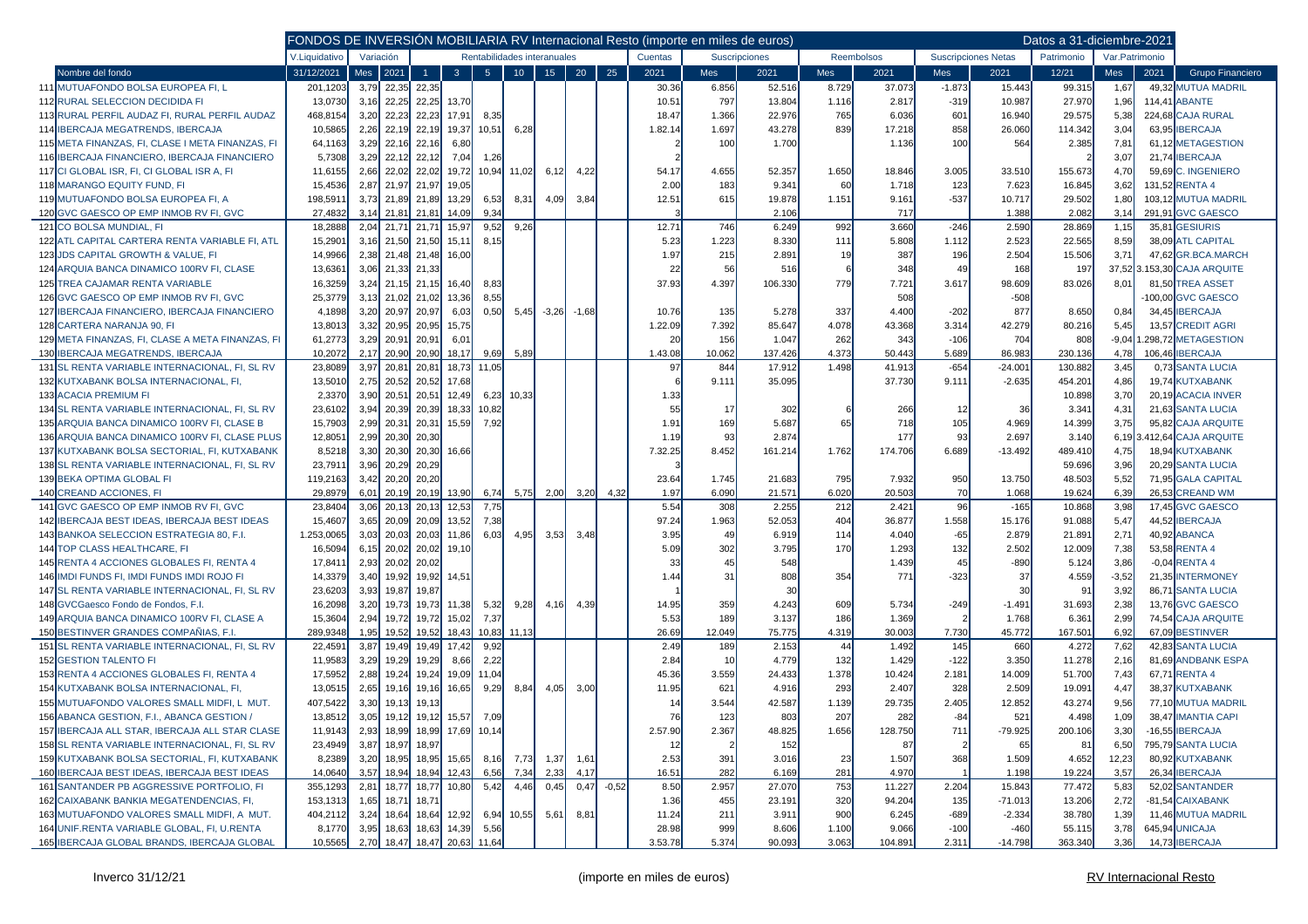|                                                        | FONDOS DE INVERSIÓN MOBILIARIA RV Internacional Resto (importe en miles de euros) |           |              |                        |                                   |                |                 |                             |      |      |          |        |               |                |            |            |                            | Datos a 31-diciembre-2021 |                |                          |
|--------------------------------------------------------|-----------------------------------------------------------------------------------|-----------|--------------|------------------------|-----------------------------------|----------------|-----------------|-----------------------------|------|------|----------|--------|---------------|----------------|------------|------------|----------------------------|---------------------------|----------------|--------------------------|
|                                                        | V.Liquidativo                                                                     | Variación |              |                        |                                   |                |                 | Rentabilidades interanuales |      |      | Cuentas  |        | Suscripciones |                | Reembolsos |            | <b>Suscripciones Netas</b> | Patrimonio                | Var.Patrimonio |                          |
| Nombre del fondo                                       | 31/12/2021                                                                        | Mes       | 2021         | $\overline{1}$         | 3 <sup>°</sup>                    | 5 <sup>1</sup> | 10 <sub>1</sub> | 15 <sup>°</sup>             | 20   | 25   | 2021     | Mes    | 2021          | Mes            | 2021       | <b>Mes</b> | 2021                       | 12/21                     | Mes            | 2021<br>Grupo Financiero |
| 166 BANKINTER PREMIUM AGRESIVO FI, BANKINTER           | 144,3766                                                                          |           | $3,75$ 18,45 | 18,45                  | 15,27                             | 7,98           |                 |                             |      |      | 1.40     | 3.917  | 66.061        | 1.734          | 34.196     | 2.183      | 31.865                     | 123.094                   | 5,64           | 61,52 BANKINTER          |
| 167 CS FAMILY BUSINESS FI, CS FAMILY BUSINESS FI       | 8,4500                                                                            | 4,41      | 18,34        | 18,34                  |                                   |                |                 |                             |      |      | 38       | 2.064  | 5.088         |                | 1.882      | 2.064      | 3.205                      | 10.550                    | 30,06          | 71,79 CREDIT SUISS       |
| 168 COSMOS EQUITY TRENDS FI, COSMOS EQUITY             | 14,0275                                                                           | 1,97      | 18,21        | 18,21                  |                                   |                |                 |                             |      |      | 76       | 18     | 1.659         | 55             | 665        | $-37$      | 994                        | 4.567                     | 1,14           | 54,22 ATL CAPITAL        |
| 169 IBERCAJA ALL STAR, IBERCAJA ALL STAR CLASE         | 11,5590                                                                           | 2,86      | 18,09        | 18,09                  | 16,80                             | 9,48           |                 |                             |      |      | 79.89    | 3.822  | 43.464        | 2.432          | 22.474     | 1.391      | 20.990                     | 172.788                   | 3,70           | 35,94 IBERCAJA           |
| 170 PANDA AGRICULTURE & WATER FUND FI                  | 14,8080                                                                           | 4,12      | 18,02        | 18,02                  | 10,06                             | 3.10           |                 |                             |      |      | 5.05     | 329    | 2.702         | 274            | 1.179      | 56         | 1.523                      | 12.608                    | 4,63           | 33.66 GESIURIS           |
| 171 GDP WORLD EQUITY, FI                               | 12,891                                                                            | 3,30      | 18,02        | 18,02                  | 14,23                             |                |                 |                             |      |      | 1.59     | 126    | 2.534         | 30             | 821        | 96         | 1.713                      | 13.042                    | 4,07           | 37,48 UNIVERSE           |
| 172 ABANTE QUANT VALUE SMALL CAPS F.I.                 | 11,3483                                                                           | 0,93      | 17,88        | 17,88                  | 10,51                             |                |                 |                             |      |      | 3.23     | 108    | 979           | 143            | 2.274      | $-34$      | $-1.295$                   | 16.936                    | 0,73           | 9,10 ABANTE              |
| 173 CAIXABANK RENTA VARIABLE GLOBAL, FI,               | 148,0826                                                                          | 3,04      | 17,86        | 17,86                  | 17,17                             |                |                 |                             |      |      | 11.37.40 | 190    | 506.746       | 33.391         | 1.203.236  | $-33.202$  | $-696.490$                 | 511.665                   | $-3,34$        | -51,59 CAIXABANK         |
| 174 GVCGaesco Multinacional F.I., GVCGAESCO            | 82,3428                                                                           | 5,35      | 17,84        | 17,84                  |                                   |                |                 |                             |      |      | 3.55     | 29     | 2.453         | 133            | 447        | $-104$     | 2.006                      | 2.005                     | $-0,05$        | <b>GVC GAESCO</b>        |
| 175 CS FAMILY BUSINESS FI, CS FAMILY BUSINESS FI       | 8,4072                                                                            | 4,37      | 17,77        | 17,77                  | 10,62                             | 4,60           | 3,11            | 2,17                        | 1,55 |      | 84       |        | 1.147         | 544            | 3.755      | $-544$     | $-2.609$                   | 7.478                     | $-2,77$        | -14.16 CREDIT SUISS      |
| 176 CAIXABANK BANKIA FUTURO SOSTENIBLE, FI,            | 164,0649                                                                          | 3,84      | 17,74        | 17,74                  | 20,47                             |                |                 |                             |      |      | 48       | 141    | 10.735        | 102            | 22.544     | 39         | $-11.809$                  | 3.458                     | 5,07           | -72,99 CAIXABANK         |
| 177 CAIXABANK BANKIA MEGATENDENCIAS, FI,               | 149,7814                                                                          | 1,58      | 17,62        | 17,62                  |                                   |                |                 |                             |      |      | 15.52    | 1.378  | 63.147        | 2.600          | 14.612     | $-1.222$   | 48.535                     | 100.432                   | 0,34           | 136,24 CAIXABANK         |
| <b>178 BLUE NOTE GLOBAL EQUITY FI</b>                  | 15,0296                                                                           | 3,15      | 17,62        | 17,62                  | 10,75                             | 6,21           |                 |                             |      |      | 1.19     | 100    | 3.360         | 44             | 1.177      | 57         | 2.183                      | 13.936                    | 3,57           | 40,82 RENTA 4            |
| 179 BANKINTER PREMIUM AGRESIVO FI, BANKINTER           | 139,2315                                                                          | 3,69      | 17,57        | 17,57                  | 14,43                             |                |                 |                             |      |      | 4.72     | 4.353  | 46.308        | 1.295          | 20.141     | 3.058      | 26.167                     | 63.601                    | 9,01           | 108,55 BANKINTER         |
| 180 COSMOS EQUITY TRENDS FI, COSMOS EQUITY             | 13,7211                                                                           | 1,90      | 17,26        | 17,26                  |                                   |                |                 |                             |      |      | 10.20    | 866    | 10.746        | 970            | 5.603      | $-104$     | 5.142                      | 46.183                    | 1,66           | 34,10 ATL CAPITAL        |
| <b>IBERCAJA GLOBAL BRANDS, IBERCAJA GLOBAL</b><br>181  | 10,1123                                                                           | 2,60      | 17,20        | 17,20                  | 19,34                             | 10,68          |                 |                             |      |      | 93.11    | 8.684  | 55.851        | 2.205          | 24.900     | 6.479      | 30.951                     | 145.977                   | 7,42           | 50,55 IBERCAJA           |
| 182 GVCGaesco Multinacional F.I., GVCGAESCO            | 81,4268                                                                           | 5,40      | 17,17        | 17,17                  |                                   |                |                 |                             |      |      |          |        |               |                |            |            |                            |                           |                | <b>GVC GAESCO</b>        |
| 183 QUALITY MEJORES IDEAS, FI                          | 14,4840                                                                           | 2,10      | 17,12        | 17,12                  | 17,60                             |                | 10,26 10,65     | 5,39                        | 4,11 |      | 9.92.63  | 77.036 | 1.024.972     | 32.508         | 268.143    | 44.528     | 756.829                    | 2.588.889                 | 3,91           | 71,62 BBVA               |
| 184 CAIXABANK BANKIA FUTURO SOSTENIBLE, FI,            | 155,1116                                                                          | 3,77      | 16,89        | 16,89                  | 19,58                             |                |                 |                             |      |      | 1.56     | 4.529  | 25.612        | 1.347          | 5.023      | 3.182      | 20.589                     | 27.991                    | 17,54          | 467,00 CAIXABANK         |
| <b>185 WELZIA WORLD EQUITY FI</b>                      | 17,1861                                                                           | 2,89      | 16,85        | 16,85                  | 16,38                             | 8,74           | 7,36            | 2,19                        |      |      | 2.88     | 556    | 4.196         | 469            | 4.600      | 87         | $-404$                     | 67.535                    | 3,01           | 14,93 WELZIA             |
| 186 DP FONDOS RV GLOBAL FI. CLASE C DP FONDOS          | 20,5467                                                                           |           | 16,82        | 16,82                  | 16,89                             |                |                 |                             |      |      | 1.17     | 150    | 2.002         | 2.670          | 7.189      | $-2.520$   | $-5.187$                   | 6.533                     | $-26,05$       | -35,94 ANDBANK ESPA      |
| 187 CAIXABANK BANKIA FUTURO SOSTENIBLE, FI,            | 158,3542                                                                          | 3,89      | 16,68        | 16,68                  | 20,63                             |                |                 |                             |      |      |          |        | $-995$        |                | 30.822     |            | $-31.817$                  |                           | 3,81           | -99,99 CAIXABANK         |
| <b>188 DEEP VALUE INTERNATIONAL FI</b>                 | 12,6977                                                                           | 2,82      | 16,65        | 16,65                  | 10,23                             | 4,32           |                 |                             |      |      | 1.48     | 51.464 | 51.500        |                | 563        | 51.463     | 50.937                     | 56.837                    | .105,70        | .080,49 GESIURIS         |
| <b>189 MUTUAFONDO NUEVA ECONOMIA FI. L</b>             | 131,9225                                                                          | 0,97      | 16,57        | 16,57                  |                                   |                |                 |                             |      |      | 1.38     | 4.071  | 5.384         | 201            | 3.996      | 3.870      | 1.388                      | 26.027                    | 18,56          | 23,56 MUTUA MADRIL       |
| 190 CAIXABANK RENTA VARIABLE GLOBAL, FI                | 142,4941                                                                          | 2,94      | 16,46        | 16,46                  | 15,74                             | 6,63           | 7,81            | 2,92                        | 2,20 |      | 73.01    | 427    | 28.539        | 2.471          | 26.279     | $-2.045$   | 2.260                      | 100.360                   | 0,85           | 19.75 CAIXABANK          |
| 191 CAIXABANK BANKIA FUTURO SOSTENIBLE, FI,            | 151,8721                                                                          | 3,73      | 16,31        | 16,31                  | 18,99                             |                |                 |                             |      |      | 60.10    | 1.445  | 76.054        | 6.345          | 38.368     | $-4.900$   | 37.686                     | 100.522                   | $-1,2$         | 98,74 CAIXABANK          |
| 192 SINGULAR MULTIACTIVOS FI, SINGULAR                 | 14,0999                                                                           | 2,19      | 16,27        | 16,27                  |                                   |                |                 |                             |      |      | 1.84     | 36     | 4.112         | 87             | 1.057      | $-51$      | 3.055                      | 7.806                     | 1,51           | 130,39 SINGULAR          |
| 193 DP FONDOS RV GLOBAL FI, CLASE A DP FONDOS          | 20,1748                                                                           |           | 16,24        | 16,24                  | 16,30                             | 9,10           | 9,14            |                             |      |      | 2.89     | 2.781  | 5.940         | 51             | 1.363      | 2.729      | 4.577                      | 23.528                    | 16,60          | 45,31 ANDBANK ESPA       |
| 194 GVC GAESCO 1K + RENTA VARIABLE FI. GVC             | 102,9864                                                                          | 3,31      | 16,19        | 16,19                  | 4,56                              | 2,06           |                 |                             |      |      |          |        |               |                |            |            |                            | 9.797                     | 3,31           | 16,19 GVC GAESCO         |
| 195 GVCGaesco Multinacional F.I., GVCGaesco            | 80,0373                                                                           | 5,32      | 16,12        | 16,12                  | 10,45                             | 3,71           | 8,38            | 2,08                        | 1,04 |      | 8.05     | 129    | 4.01'         | 265            | 5.193      | $-137$     | $-1.182$                   | 14.976                    | 4,35           | 7,57 GVC GAESCO          |
| 196 MUTUAFONDO NUEVA ECONOMIA FI, A                    | 131,1517                                                                          | 0,94      | 16,09        | 16,09                  |                                   |                |                 |                             |      |      | 21.99    | 2.700  | 43.499        | 1.522          | 17.803     | 1.179      | 25.696                     | 54.788                    | 3,13           | 136,71 MUTUA MADRIL      |
| 197 AURUM RENTA VARIABLE, FI                           | 21,6796                                                                           | 2,31      | 16,03        | 16,03                  | 12,10                             | 4,80           | 5,01            | 3,08                        |      |      | 1.22     | 33     | 272           |                | 196        | 31         | 76                         | 7.836                     | 2,72           | 17,35 SANTANDER          |
| 198 BANKINTER PLATEA AGRESIVO FI, BANKINTER            | 133,3287                                                                          | 3,44      | 16,03        | 16,03                  |                                   |                |                 |                             |      |      | 7.63     | 593    | 7.442         | 163            | 2.762      | 430        | 4.680                      | 6.767                     | 10,57          | 342,91 BANKINTER         |
| 199 BBVA MI INVERSION BOLSA ACUMULACION, FI            | 10,1925                                                                           | 5,39      | 15,91        | 15,91                  | 7,70                              | 3,93           |                 |                             |      |      | 33.46    | 706    | 8.068         | 1.461          | 32.197     | $-755$     | $-24.129$                  | 90.687                    | 4,49           | $-9,39$ BBVA             |
| 200 ARQUIA BANCA LIDERES DEL FUTURO FI, CLASE          | 13,2254                                                                           | $-3,68$   | 15,66        | 15,66                  |                                   |                |                 |                             |      |      | 63       | 24     | 1.528         |                | 2.018      | 21         | $-489$                     | 360                       | 2,41           | -51,32 CAJA ARQUITE      |
| 201 FONVALCEM FI, CLASE A FONVALCEM FI                 | 2.776,6943                                                                        | 4,09      | 15,53        | 15,53                  | 8,65                              | 0,83           | 5,24            | 2,69                        | 4,1' | 3,94 | 73       |        |               |                | 229        |            | $-229$                     | 5.344                     | 4,09           | 10,22 ANDBANK ESPA       |
| 202 IMANTIA FUTURO HEALTHY, F.I.                       | 69,4852                                                                           | 6,41      | 15,46        | 15,46                  | 13,11                             | 5,79           | 5,25            | 1,75                        | 2,92 | 3,34 | 69.87    | 497    | 27.750        | 464            | 2.739      | 33         | 25.011                     | 51.407                    | 6,48           | 135,29 IMANTIA CAPI      |
| 203 BEKA INTERNATIONAL SELECT EQUITIES FI              | 148,4001                                                                          | 2,07      | 15,37        | 15,37                  |                                   |                |                 |                             |      |      | 2.83     | 687    | 6.263         | 187            | 2.113      | 500        | 4.151                      | 10.420                    | 7,32           | 97,24 GALA CAPITAL       |
| 204 GVC GAESCO 1K + RENTA VARIABLE FI, GVC             | 99,0523                                                                           | 3,28      | 15,36        | 15,36                  | 3,80                              | 1,30           |                 |                             |      |      | 1.00     |        | 133           | $\overline{7}$ | 159        | $-7$       | $-26$                      | 482                       | 1,76           | 12,50 GVC GAESCO         |
| 205 BANKINTER PLATEA AGRESIVO FI, BANKINTER            | 139,8093                                                                          | 3,21      | 15,33        | 15,33                  | 13,40                             | 6,96           |                 |                             |      |      | 67       | 2.070  | 6.493         | 755            | 6.207      | 1.315      | 286                        | 31.309                    | 7,79           | 16.68 BANKINTER          |
| 206 LABORAL KUTXA FUTUR. FI                            | 9,1287                                                                            | 1,59      | 15,26        | 15,26                  | 18,40                             |                |                 |                             |      |      | 1.25.74  | 5.843  | 84.640        | 1.341          | 9.033      | 4.502      | 75.607                     | 196.345                   | 4,01           | 95,47 LABORAL KUTX       |
| <b>IBERCAJA GESTION AUDAZ, IBERCAJA GESTION</b><br>207 | 13,3175                                                                           | 3,16      | 15,23        | 15,23                  | 12,89                             | 6,58           |                 |                             |      |      | -11      |        |               |                | -14        |            | $-14$                      | 23                        | 3,14           | -28.82 IBERCAJA          |
| 208 KUTXABANK GESTION ACTIVA INVERSION, FI,            | 12,6930                                                                           | 3,31      | 15,22        | 15,22                  | 13,40                             |                |                 |                             |      |      | 3.63     | 1.498  | 26.755        | 1.405          | 11.248     | 93         | 15.506                     | 52.830                    | 3,51           | 67,23 KUTXABANK          |
| 209 BANKINTER PLATEA AGRESIVO FI, BANKINTER            | 128,1336                                                                          | 3,24      | 15,11        | 15,11                  | 13,24                             |                |                 |                             |      |      | 1.90     | 605    | 8.663         | 487            | 5.763      | 119        | 2.900                      | 19.149                    | 3,90           | 37,59 BANKINTER          |
| 210 PROFIT BOLSA, FI                                   | 1.654,6208                                                                        | 4,12      | 15,03        | 15,03                  | 11,45                             | 6,59           | 7,68            | 3,46                        |      |      | 2.00     |        | 643           | 185            | 655        | $-178$     | $-12$                      | 18.649                    | 3,13           | 14.25 PROFIT             |
| 211 IBERCAJA SMALL CAPS, IBERCAJA SMALL CAPS           | 16,3220                                                                           | 2,03      | 15,01        | 15,01                  | 12,51                             | 4,98           |                 |                             |      |      | 1.36.85  | 1.196  | 29.220        | 1.467          | 24.972     | $-270$     | 4.248                      | 110.644                   | 1,78           | 19,73 IBERCAJA           |
| 212 KUTXABANK GESTION ACTIVA INVERSION, FI,            | 12,5449                                                                           |           |              | 3,29 14,88 14,88 13,06 |                                   |                |                 |                             |      |      | 6.11     | 1.603  | 20.690        | 518            | 10.953     | 1.085      | 9.737                      | 24.864                    | 8,09           | 94,98 KUTXABANK          |
| 213 KUTXABANK GESTION ACTIVA INVERSION, FI,            | 12,4705                                                                           |           |              | 3,27 14,71 14,71       | 12,89                             | 6,45           | 6,82            | 3,95                        | 3,99 |      | 1.20.01  | 5.179  | 53.020        | 2.282          | 29.209     | 2.897      | 23.811                     | 99.716                    | 6,42           | 53,19 KUTXABANK          |
| 214 IBERCAJA GESTION AUDAZ, IBERCAJA GESTION           | 14,0174                                                                           |           |              | $3,12$ 14,65 14,65     | 12,50                             | 6,32           | 7,38            | 3,03                        | 3,37 |      | 42.93    | 3.487  | 50.421        | 2.792          | 20.157     | 695        | 30.263                     | 115.698                   | 3,76           | 58,37 IBERCAJA           |
| 215 BESTVALUE, F.I.                                    | 220,0246                                                                          |           | $2,74$ 14,61 | 14,61                  | 9,88                              | 5,06           | 9,51            |                             |      |      | 3.34     |        | 4.354         | 8.686          | 70.849     | $-8.686$   | $-66.495$                  | 385.806                   | 0,39           | -2,21 BESTINVER          |
| 216 ARQUIA BANCA LIDERES DEL FUTURO FI, CLASE          | 11,5729                                                                           |           |              | $-3,75$ 14,39 14,39    | 8,63                              | 2,81           |                 |                             |      |      | 3.88     | 176    | 2.991         | 46             | 1.422      | 130        | 1.569                      | 6.477                     | $-1,76$        | 46,77 CAJA ARQUITE       |
| 217 FONVALCEM FI, CLASE B FONVALCEM FI                 | 2.597,5189                                                                        |           | $4,00$ 14,36 | 14,36                  | 7,55                              | $-0.07$        |                 |                             |      |      | 25       |        |               |                | 313        |            | $-313$                     | 249                       | 4,01           | -51,30 ANDBANK ESPA      |
| 218 CARTERA NARANJA 75/25, FI                          | 12,7649                                                                           |           |              | 2,38 14,34 14,34       | 11,79                             |                |                 |                             |      |      | 1.11.38  | 7.663  | 91.661        | 3.422          | 39.452     | 4.242      | 52.210                     | 108.868                   | 4,64           | 23,79 CREDIT AGRI        |
| 219 LIBERBANK MEGATENDENCIAS FI, CLASE C               | 10,7441                                                                           | 0,35      |              | 14,26 14,26 21,41      |                                   |                |                 |                             |      |      | 5.97     | 18     | 937           | 23             | 2.388      |            | $-1.450$                   | 1.079                     | $-0,14$        | -52,86 UNICAJA           |
| 220 BESTINVER INTERNACIONAL, F.I.                      | 53,6549                                                                           |           |              |                        | 2,02 14,17 14,17 11,57 5,91 10,18 |                |                 | 6,85                        | 8,43 |      | 1.22.57  | 11.588 | 146.828       | 20.759         | 224.810    | $-9.171$   | $-77.982$                  | 1.516.379                 | 1,39           | 8,42 BESTINVER           |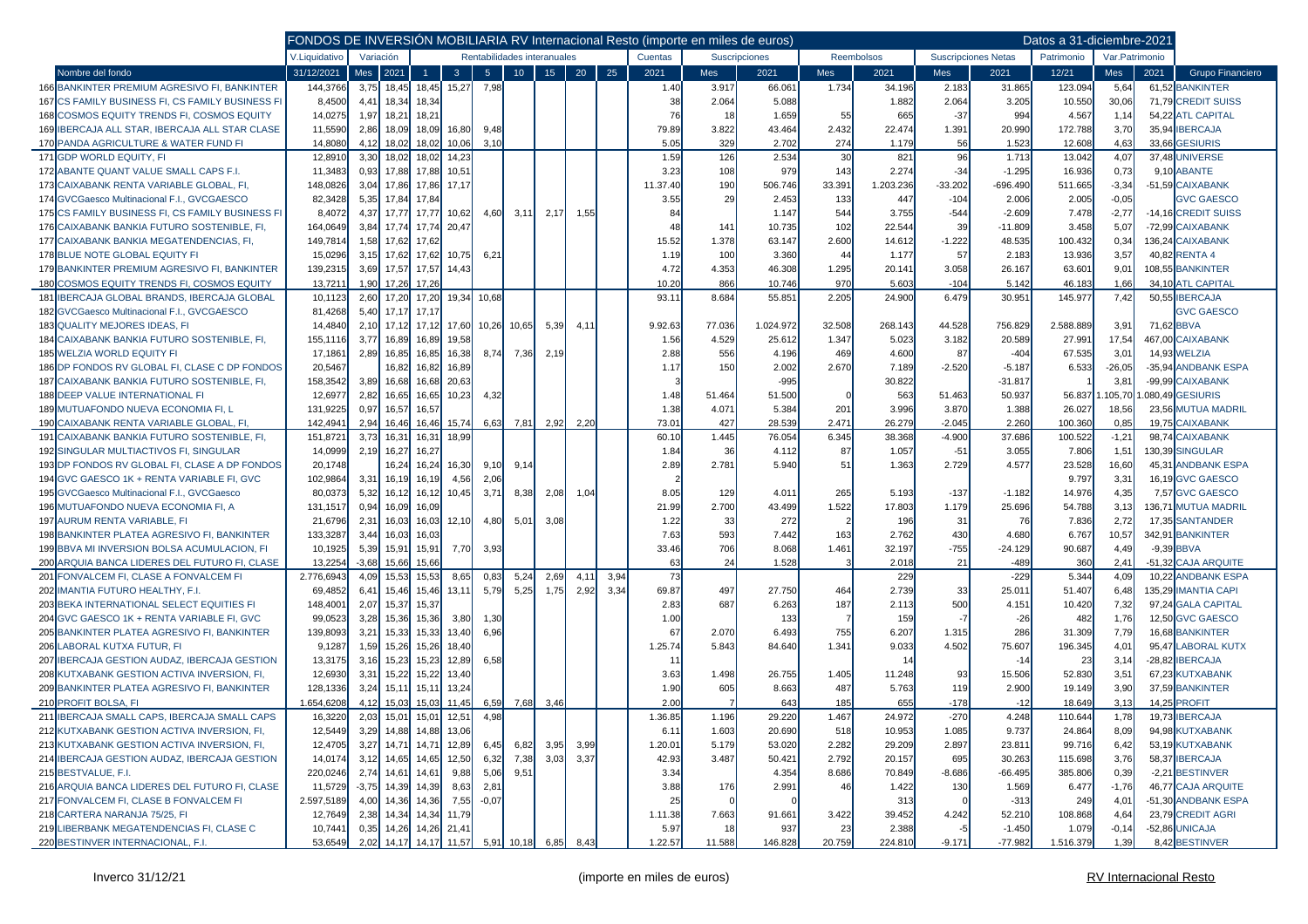|                                                 | FONDOS DE INVERSIÓN MOBILIARIA RV Internacional Resto (importe en miles de euros) |           |                           |         |                |                |                             |                 |                 |             |         |        |               |              |                   |           |                            | Datos a 31-diciembre-2021 |                 |              |                        |
|-------------------------------------------------|-----------------------------------------------------------------------------------|-----------|---------------------------|---------|----------------|----------------|-----------------------------|-----------------|-----------------|-------------|---------|--------|---------------|--------------|-------------------|-----------|----------------------------|---------------------------|-----------------|--------------|------------------------|
|                                                 | V.Liquidativo                                                                     | Variación |                           |         |                |                | Rentabilidades interanuales |                 |                 |             | Cuentas |        | Suscripciones |              | <b>Reembolsos</b> |           | <b>Suscripciones Netas</b> | Patrimonio                | Var. Patrimonio |              |                        |
| Nombre del fondo                                | 31/12/2021                                                                        | Mes       | 2021                      | -1      | $\overline{3}$ | 5 <sup>5</sup> | 10 <sup>°</sup>             | 15 <sup>2</sup> | 20 <sup>°</sup> | 25          | 2021    | Mes    | 2021          | Mes          | 2021              | Mes       | 2021                       | 12/21                     | Mes             | 2021         | Grupo Financiero       |
| 221 ATL CAPITAL BEST MANAGERS FI, ATL CAPITAL   | 12,5650                                                                           | 1,80      | 14,12                     | 14.12   | 9,73           | 4,67           |                             |                 |                 |             |         |        |               |              |                   |           |                            | 2.291                     | 1,80            |              | 14,12 ATL CAPITAL      |
| 222 EVO FONDO INTELIGENTE FI, EVO FONDO         | 11,8824                                                                           | 3,14      | 13,97                     | 13,97   | 4,16           | 1,48           |                             |                 |                 |             | 12.65   | 208    | 2.320         | 288          | 3.554             | $-80$     | $-1.234$                   | 4.955                     | 1,50            |              | -9,20 GESCONSULT       |
| 223 IBERCAJA SMALL CAPS. IBERCAJA SMALL CAPS    | 15,6713                                                                           | 1,94      | 13,85                     | 13,85   | 11,37          | 4,13           | 8,57                        | 2,09            |                 |             | 19.71   | 251    | 8.319         | 1.087        | 11.099            | $-836$    | $-2.779$                   | 24.383                    | $-1,48$         |              | 1,63 IBERCAJA          |
| 224 BESTINFOND, F.I.                            | 239,7706                                                                          | 2,16      | 13,70                     | 13,70   | 9,73           | 5,01           | 9,43                        | 5,97            |                 | 10,63 11,94 | 2.03.44 | 10.390 | 106.321       | 23.496       | 238.703           | $-13.106$ | $-132.382$                 | 1.716.288                 | 1,37            |              | 5,41 BESTINVER         |
| 225 LIBERBANK MEGATENDENCIAS FI, CLASE P        | 10,4255                                                                           |           | $0,32$ 13,39              | 13,39   | 19,98          |                |                             |                 |                 |             |         |        |               |              |                   |           |                            |                           |                 |              | <b>JNICAJA</b>         |
| 226 ATL CAPITAL BEST MANAGERS FI, ATL CAPITAL   | 11,9549                                                                           |           | 1,70 13,12                | 13,12   | 8,79           | 3,79           |                             |                 |                 |             | 17      |        |               | 80           | 102               | -80       | $-102$                     | 317                       | -19,01          |              | -14,87 ATL CAPITAL     |
| 227 BNP P. CAAP DINAMICO F.I., BNP P. CAAP      | 15,2388                                                                           |           | 2,79 13,06                | 13,06   | 11,09          |                |                             |                 |                 |             |         |        |               | $\mathbf{A}$ | 581               | $-48$     | $-581$                     | 1.352                     | $-0,84$         |              | -22,16 BNP PARIB ES    |
| 228 DOR BEST MANAGERS, FI                       | 12,0008                                                                           | 1,05      | 12,90                     | 12,90   |                |                |                             |                 |                 |             | 1.40    | 76     | 2.289         |              | 783               | 76        | 1.506                      | 17.088                    | 1,50            |              | 19.54 UNIVERSE         |
| 229 KUTXABANK BOLSA TENDENCIAS CARTERAS, FI     | 7,6668                                                                            | 2,30      | 12,80                     | 12,80   |                |                |                             |                 |                 |             | 9.45.68 | 10.292 | 208.158       | 3.598        | 123.450           | 6.694     | 84.709                     | 723.166                   | 3,28            |              | 29,31 KUTXABANK        |
| 230 BBVA MEJORES IDEAS (CUBIERTO 70)            | 11.4726                                                                           | 2.51      | 12,75                     | 12,75   | 16,72          | 9,82           | 8,83                        | 3,01            | 3,22            |             | 70.16   | 4.466  | 69.969        | 2.884        | 20.496            | 1.581     | 49.474                     | 163.564                   | 3,53            | 66.30 BBVA   |                        |
| 231 BNP P. CAAP DINAMICO F.I., BNP P. CAAP      | 14,8689                                                                           | 2,73      | 12,33                     | 12,33   | 10,37          |                |                             |                 |                 |             |         |        | 658           |              |                   |           | 658                        | 1.511                     | 2,73            |              | 98.03 BNP PARIB ES     |
| 232 IMANTIA FUTURO, F.I.                        | 30,7753                                                                           | 2,33      | 12,14                     | 12,14   | 17,80          | 8,75           | 7,73                        | 4,13            |                 |             | 34.61   | 530    | 18.143        | 421          | 2.385             | 109       | 15.757                     | 34.950                    | 2,65            |              | 103,32 IMANTIA CAPI    |
| 233 LIBERBANK MEGATENDENCIAS FI, CLASE A        | 9,9724                                                                            |           | $0,26$ 12,09              | 12,09   | 18,68          | 8,91           |                             |                 |                 |             | 25.50   | 1.484  | 21.739        | 546          | 7.740             | 939       | 13.999                     | 48.256                    | 2,27            |              | 61,65 UNICAJA          |
| 234 ANDBANK MEGATRENDS, FI, CLASE B ANDBANK     | 14,6815                                                                           | 0,59      | 12,09                     | 12,09   |                |                |                             |                 |                 |             | 5.29    | 342    | 7.007         | 110          | 2.518             | 232       | 4.489                      | 13.008                    | $-16,69$        |              | 28,61 ANDBANK ESPA     |
| 235 SANTANDER FUTURE WEALTH, FI, SANTANDER      | 141,5472                                                                          |           | $1,10$ 11,79              | 11,79   | 14,42          |                |                             |                 |                 |             | 2.14.04 | 20.419 | 546.874       | 14.221       | 174.185           | 6.198     | 372.689                    | 800.165                   | 1,89            |              | 123,32 SANTANDER       |
| 236 BNP P. CAAP DINAMICO F.I., BNP P. CAAP      | 14,5830                                                                           |           | 2,69 11,77                | 11,77   | 9,82           | 5,28           | 6,42                        | 3,51            | 3,03            |             | 4.7'    | 35     | 10.547        | 622          | 4.652             | $-587$    | 5.895                      | 22.156                    | 0,01            |              | 61,14 BNP PARIB ES     |
| 237 SINGULAR MULTIACTIVOS FI, SINGULAR          | 12,9516                                                                           |           | 1,49 11,53                | 11,53   |                |                |                             |                 |                 |             | 1.35    | 235    | 7.865         | 18           | 1.510             | 216       | 6.355                      | 11.142                    | 3,54            |              | 183,50 SINGULAR        |
| 238 ANDBANK MEGATRENDS, FI, CLASE A ANDBANK     | 15,2291                                                                           |           | $0,55$ 11,53              | 11,53   |                |                |                             |                 |                 |             | 33.18   | 1.426  | 44.823        | 1.067        | 17.201            | 359       | 27.622                     | 97.002                    | 0,92            |              | 58,63 ANDBANK ESPA     |
| 239 MUTUAFONDO FLEXIBILIDAD FI, L MUTUAFONDC    | 114,7501                                                                          |           | 1,70 11,44                | 11,44   | 7,46           |                |                             |                 |                 |             |         |        | 11            |              | 11                |           |                            | 11                        | 1,70            |              | 10,31 MUTUA MADRIL     |
| 240 MUTUAFONDO FLEXIBILIDAD FI, F MUTUAFONDO    | 116,0948                                                                          |           | 1.75 11.23                | 11.23   | 7,77           |                |                             |                 |                 |             | 4.36    | 1.808  | 18.490        | 877          | 13.839            | 931       | 4.651                      | 32.625                    | 4,74            |              | 29,69 MUTUA MADRIL     |
| 241 SANTANDER EQUALITY ACCIONES, FI,            | 123,5434                                                                          | 4,40      | 10,42                     | 10,42   |                |                |                             |                 |                 |             |         |        | 828           | 373          | 1.161             | $-366$    | $-333$                     | 1.164                     | $-21,28$        |              | -15,33 SANTANDER       |
| 242 GESINTER WORLD SELECTION, FI                | 4,4328                                                                            | 2,00      | 10,22                     | 10,22   | 1,99           | $-1,72$        | 3,12                        | $-1,23$         | $-0.60$         |             | 1.10    |        | 38            | 13           | 90                | $-13$     | $-52$                      | 5.501                     | 1,77            |              | 27,78 GESINTER         |
| 243 MUTUAFONDO FLEXIBILIDAD FI, A               | 111,6176                                                                          | 1,65      | 10,02                     | 10,02   | 6,59           |                |                             |                 |                 |             | 2.42    | 519    | 6.664         | 139          | 2.892             | 381       | 3.772                      | 10.389                    | 5,54            |              | 74,48 MUTUA MADRIL     |
| 244 PSN MULTIESTRATEGIA. PSN MULTIESTRATEGIA    | 1,0918                                                                            | 1,03      | 9,98                      | 9,98    |                |                |                             |                 |                 |             | 48      |        | 550           |              |                   |           | 550                        | 695                       | 1,02            |              | 599,73 MAPFRE          |
| 245 GEST. R.V. GLOBAL, FI, GEST. R.V. GLOBAL -  | 1,5047                                                                            | 0,40      | 9,82                      | 9,82    | 15,03          |                |                             |                 |                 |             | 3.93    | 244    | 1.666         | 627          | 3.289             | $-383$    | $-1.623$                   | 18.435                    | $-1,66$         |              | 0,50 BCO. CAMINOS      |
| 246 Ginvest GPS FI, Ginvest GPS Long Term       | 14,1206                                                                           | 0,95      | 9,37                      | 9,37    | 16,03          |                |                             |                 |                 |             | 4.06    | 2.239  | 11.804        | 74           | 4.635             | 2.165     | 7.168                      | 26.535                    | 10,11           |              | 52,00 GINVEST          |
| 247 MUTUAFONDO TRANSICION ENERGETI, A MUT.      | 107,5465                                                                          | $-3,32$   | 9,29                      | 9,29    |                |                |                             |                 |                 |             | 7.15    | 2.942  | 20.392        | 364          | 1.764             | 2.578     | 18.628                     | 18.581                    | 12,36           |              | 93.509,5 MUTUA MADRIL  |
| 248 GEST. R.V. GLOBAL, FI, GEST. R.V. GLOBAL -  | 1,4791                                                                            | 0,36      | 9,26                      | 9,26    | 14,47          | 8,21           |                             |                 |                 |             | 9.02    | 617    | 11.747        | 265          | 3.644             | 352       | 8.103                      | 29.574                    | 1,58            |              | 53,57 BCO. CAMINOS     |
| 249 SANTANDER EQUALITY ACCIONES, FI,            | 121,3468                                                                          | 4,30      | 9,21                      | 9,21    | 8,93           |                |                             |                 |                 |             | 16.16   | 224    | 10.322        | 502          | 5.134             | $-278$    | 5.188                      | 24.878                    | 3,12            |              | 39,45 SANTANDER        |
| 250 SANTANDER CONSOLIDA 90 2, FI                | 117.1291                                                                          | 1.44      | 8,95                      | 8.95    | 7.01           |                |                             |                 |                 |             | 3.86    | 1.419  | 15.738        | 1.494        | 7.855             | $-75$     | 7.883                      | 20.821                    | 1,05            |              | 81,17 SANTANDER        |
| 251 GESTION BOUTIQUE FI, GESTION BOUTIQUE B4A   | 12,5816                                                                           | 2,01      | 7,60                      | 7,60    | 9,82           | 4,85           |                             |                 |                 |             | 33      | -14    | 156           | 82           | 103               | $-69$     | 53                         | 1.114                     | $-3,94$         |              | 13.43 ANDBANK ESPA     |
| 252 MARCH CARTERA DECIDIDA FI, MARCH CARTERA    | 1.187,3648                                                                        | 1,63      | 7,45                      | 7,45    | 9,70           | 4,96           |                             |                 |                 |             | 3.92    | 91     | 5.905         | 991          | 4.053             | $-900$    | 1.852                      | 19.073                    | $-3,03$         |              | 19,20 GR.BCA.MARCH     |
| 253 GVCGaesco T.F.T., F.I.                      | 16,8985                                                                           | 1,09      | 7,42                      | 7,42    | 15,00          | 9,63           | 11,64                       | 7,07            | 5,22            |             | 17.62   | 321    | 7.189         | 815          | 13.211            | $-495$    | $-6.021$                   | 49.983                    | 0,08            |              | -3,91 GVC GAESCO       |
| 254 MUTUAFONDO TRANSICION ENERGETI, L MUT.      | 105,1864                                                                          | $-3,22$   | 6,69                      | 6,69    |                |                |                             |                 |                 |             | 16      | 1.050  | 14.587        |              | 33                | 1.050     | 14.553                     | 15.503                    | 3,84            |              | I 1.995,8 MUTUA MADRIL |
| 255 GVC Gaesco 300 Places Worldwide FI, GVC     | 14,0048                                                                           | 7,54      | 6,39                      | 6,39    | $-1,78$        | 1,18           |                             |                 |                 |             | 3.96    | 4.456  | 31.157        | 279          | 12.776            | 4.177     | 18.382                     | 48.478                    | 18,00           |              | 65,04 GVC GAESCO       |
| 256 GLOBAL DIVERSIFICATION FUND FI              | 6,9343                                                                            | 2,08      | 6,05                      | 6,05    | 8,60           | 4,26           | 3,17                        |                 |                 |             | 1.13    |        | 164           |              | 1.103             |           | $-939$                     | 3.990                     | 2,08            | $-14,61$ UBS |                        |
| 257 GVC Gaesco 300 Places Worldwide FI, GVC     | 13,3054                                                                           | 7,48      | 5,62                      | 5,62    | $-2,41$        | 0,57           |                             |                 |                 |             |         |        | 1.887         |              | 198               |           | 1.690                      | 1.597                     | 7,48            |              | <b>GVC GAESCO</b>      |
| 258 CAIXABANK SI IMPACTO 50/100 RV, FI.         | 16,6926                                                                           | 0,71      | 5,53                      | 5,53    | 6,68           | 3,55           | 6,39                        | 3,34            | 2,62            |             | 19.29   | 1.003  | 26.978        | 4.362        | 59.754            | $-3.359$  | $-32.775$                  | 148.938                   | $-1,54$         |              | -13,53 CAIXABANK       |
| 259 CAIXABANK SI IMPACTO 50/100 RV, FI,         | 16,2604                                                                           | 0,69      | 5,35                      | 5,35    | 6,50           | 3,36           | 6,18                        |                 |                 |             | 1.36.05 | 1.493  | 17.767        | 2.864        | 46.490            | $-1.371$  | $-28.723$                  | 176.572                   | $-0,09$         |              | -9,60 CAIXABANK        |
| 260 MULTIADVISOR GESTION II FI. MULTIADVISOR    | 10.4370                                                                           | 0.83      | 5,31                      | 5,31    |                |                |                             |                 |                 |             | 90      | 1.965  | 15.300        |              | 622               | 1.965     | 14.678                     | 39.896                    | 6,11            |              | 70,23 GR.BCA.MARCH     |
| 261 GVC Gaesco 300 Places Worldwide FI, GVC     | 12,4857                                                                           | 7,51      | 4,79                      | 4,79    | $-3,15$        | $-0,30$        |                             |                 |                 |             | 35.70   | 2.439  | 54.979        | 3.184        | 26.897            | $-745$    | 28.082                     | 64.006                    | 6,19            |              | 78,08 GVC GAESCO       |
| 262 IBERCAJA NEW ENERGY, IBERCAJA NEW           | 20,2799                                                                           | $-0,30$   | 3,34                      | 3,34    | 12,38          | 8,50           |                             |                 |                 |             |         |        |               |              |                   |           |                            |                           | $-0,52$         |              | 140,51 IBERCAJA        |
| 263 GPM GESTION ACTIVA FI, GPM GESTION ACTIVA   | 8,5110                                                                            | 1,54      | 2,59                      | 2,59    | $-6,21$        | $-1,33$        |                             |                 |                 |             | 25      | -40    | 409           |              | 277               | 40        | 133                        | 672                       | 8,20            |              | 29,38 GR.BCA.MARCH     |
| 264 IBERCAJA NEW ENERGY, IBERCAJA NEW           | 18,4573                                                                           | $-0,38$   | 2,29                      | 2,29    | 11,23          | 7,59           | 6,01                        | 2,78            | 5,61            |             | 28.77   | 328    | 11.558        | 642          | 10.361            | $-314$    | 1.197                      | 31.360                    | $-1,38$         |              | 62,24 IBERCAJA         |
| 265 GESTION BOUTIQUE II FI, GESTION BOUTIQUE II | 11,6145                                                                           | 11,34     | $-1,44$                   | $-1,44$ | 12,34          |                |                             |                 |                 |             | 38      |        | 251           |              | 963               |           | $-712$                     | 2.255                     | $-11,34$        |              | -23,34 ANDBANK ESPA    |
| 266 ANNAPURNA GLOBAL, EQUITY INTERNATIONAL,     | 7,1434                                                                            | $-1,07$   | $-6,04$                   | $-6,04$ | $-5,25$        | $-8,16$        |                             |                 |                 |             | 6.87    |        |               |              | 23                |           | $-23$                      | 48                        | $-4,38$         |              | -34,59 TREA ASSET      |
| 267 GESTION BOUTIQUE II FI, GESTION BOUTIQUE II | 11,1034                                                                           |           | $0,94$ -14,62 -14,62 4,97 |         |                | 2,00           |                             |                 |                 |             | 20      |        |               |              | 207               |           | $-200$                     | 939                       | 1,00            |              | -27,69 ANDBANK ESPA    |
| 268 METAVALOR INTERNACIONAL FI                  | 64,4515                                                                           |           | $1,42$ -14,73 -14,73 2,15 |         |                |                | $0.35$ 6.18                 |                 |                 |             | 7.71    | 19     | 13.298        | 910          | 15.998            | $-890$    | $-2.699$                   | 15.151                    | $-4,28$         |              | -40,11 METAGESTION     |
| 269 RENTA 4 MEGATENDENCIAS, FI, RENTA 4         | 12,9753                                                                           |           | $6,37$ -31,11 -31,11      |         |                |                |                             |                 |                 |             | 23.20   | 1.639  | 31.787        | 503          | 10.726            | 1.136     | 21.061                     | 15.845                    | 14,75           |              | -28,25 RENTA 4         |
| 270 TRUE VALUE SMALL CAPS, FI, TRUE VALUE       | 23,1674                                                                           | 4,16      |                           |         |                |                |                             |                 |                 |             | 55.95   |        | 54.789        | 583          | 2.537             | $-583$    | 52.252                     | 53.889                    | 3,01            |              | RENTA 4                |
| 271 Cobas Grandes Compañías, FI, Cobas Grandes  | 115,0601                                                                          | 4,66      |                           |         |                |                |                             |                 |                 |             | 28      | 36     | 347           |              | 32                | 36        | 314                        | 312                       | 18,70           |              | <b>COBAS AM</b>        |
| 272 RENTA 4 MEGATENDENCIAS, FI, RENTA 4         | 9,8878                                                                            |           |                           |         |                |                |                             |                 |                 |             |         |        |               |              |                   |           |                            | 1.485                     |                 |              | <b>RENTA4</b>          |
| 273 RENTA 4 MEGATENDENCIAS, FI, RENTA 4         | 12,4424                                                                           | $-2,16$   |                           |         |                |                |                             |                 |                 |             | 21      | 20     | 2.609         |              | 117               | 20        | 2.492                      | 2.177                     | $-1,56$         |              | <b>RENTA4</b>          |
| 274 DUX UMBRELLA, FI, DUX UMBRELLA/TRIMMING     |                                                                                   |           |                           |         |                |                |                             |                 |                 |             | 50      |        |               |              |                   |           |                            | 6.041                     | $-4,97$         |              | 157,51 ALTEGUI GEST    |
| 275 SIGMA INTERNACIONAL, FI                     | 10,9903                                                                           | 4,52      |                           |         |                |                |                             |                 |                 |             | 2.81    | 305    | 5.016         | 62           | 175               | 243       | 4.841                      | 8.833                     | 7,62            |              | <b>SINGULAR</b>        |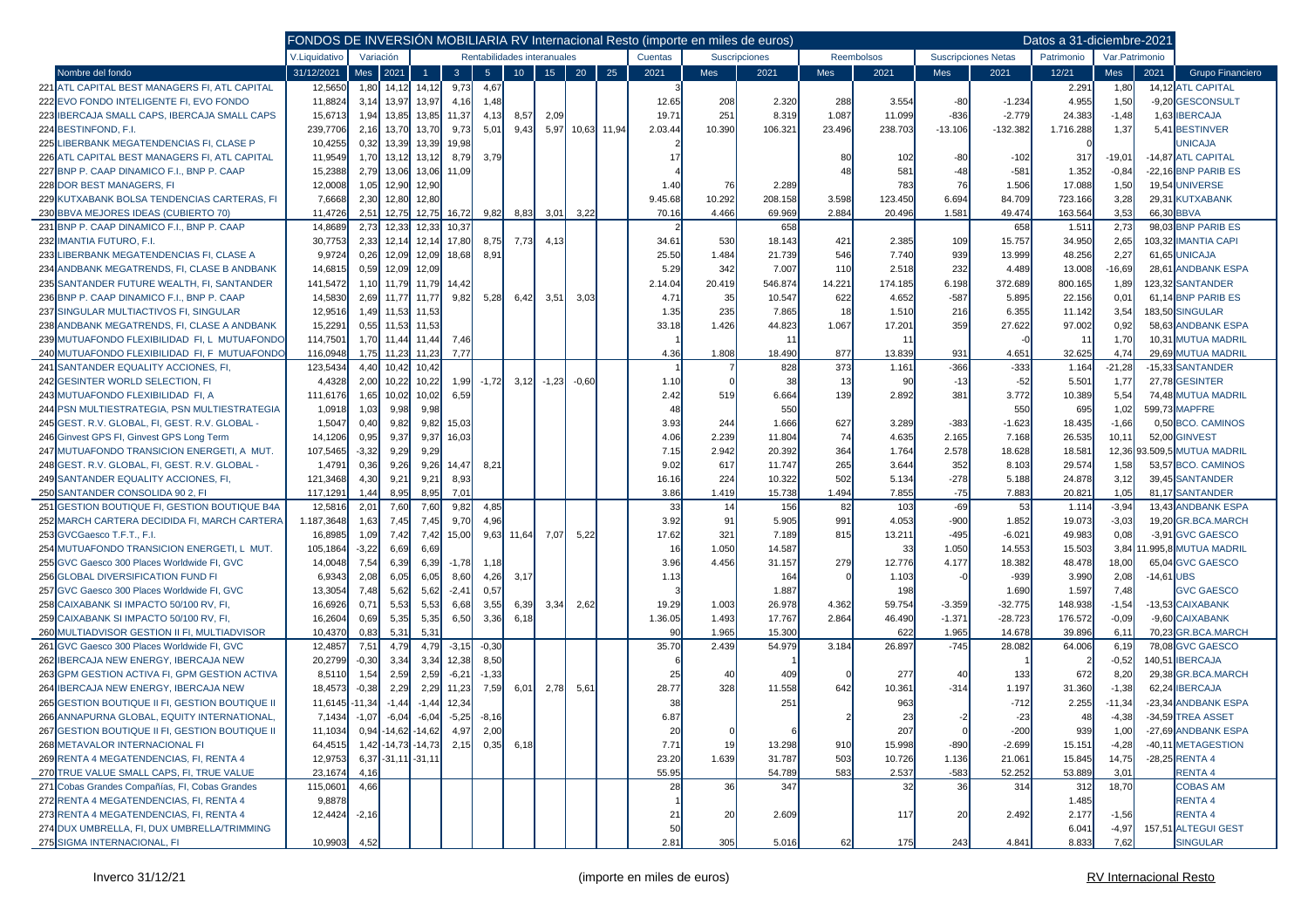|                                                        |               |           |      | FONDOS DE INVERSIÓN MOBILIARIA RV Internacional Resto (importe en miles de euros) |                |                             |        |    |    |    |         |       |               |       |                   |        |                            | Datos a 31-diciembre-2021 |                 |      |                      |
|--------------------------------------------------------|---------------|-----------|------|-----------------------------------------------------------------------------------|----------------|-----------------------------|--------|----|----|----|---------|-------|---------------|-------|-------------------|--------|----------------------------|---------------------------|-----------------|------|----------------------|
|                                                        | V.Liquidativo | Variación |      |                                                                                   |                | Rentabilidades interanuales |        |    |    |    | Cuentas |       | Suscripciones |       | <b>Reembolsos</b> |        | <b>Suscripciones Netas</b> | Patrimonio                | Var. Patrimonio |      |                      |
| Nombre del fondo                                       | 31/12/2021    | Mes       | 2021 | $\overline{1}$                                                                    | 3 <sup>2</sup> | 5 <sub>5</sub>              | $10\,$ | 15 | 20 | 25 | 2021    | Mes   | 2021          | Mes   | 2021              | Mes    | 2021                       | 12/21                     | Mes             | 2021 | Grupo Financiero     |
| 276 SIROCO TENDENCIAS ISR, FI, CLASE R SIROCO          | 10,6579       | 1,20      |      |                                                                                   |                |                             |        |    |    |    | 8.43    | 3.092 | 27.168        | 1.183 | 2.322             | 1.909  | 24.845                     | 25.712                    | 9,50            |      | <b>TRESSIS</b>       |
| 277 HAMCO GLOBAL VALUE FUND, FI, CLASE R               |               |           |      |                                                                                   |                |                             |        |    |    |    | 2.54    |       |               |       |                   |        |                            | 1.805                     | 9,14            |      | <b>ANDBANK ESPA</b>  |
| 278 Cobas Selección, Fl. Cobas Selección, Fl - Clase D | 130,8798      | 2,55      |      |                                                                                   |                |                             |        |    |    |    | 4.13    | 297   | 9.399         |       | 191               | 296    | 9.209                      | 9.613                     | 5,86            |      | <b>COBAS AM</b>      |
| 279 ESFERA I, FI, ESFERA I / VALUE                     |               |           |      |                                                                                   |                |                             |        |    |    |    | 1.60    |       |               |       |                   |        |                            | 2.829                     | $-6,79$         |      | 121,18 ANDBANK ESPA  |
| 280 Cobas Grandes Compañías, FI, Cobas Grandes         | 100,0000      |           |      |                                                                                   |                |                             |        |    |    |    |         |       |               |       |                   |        |                            |                           |                 |      | <b>COBAS AM</b>      |
| 281 RENTA 4 MEGATENDENCIAS, FI, RENTA 4                | 9,8818        |           |      |                                                                                   |                |                             |        |    |    |    |         |       |               |       |                   |        |                            | 1.489                     |                 |      | <b>RENTA4</b>        |
| 282 HOROS VALUE INTERNACIONAL, FI                      |               |           |      |                                                                                   |                |                             |        |    |    |    | 17.35   |       |               |       |                   |        |                            | 52.873                    | 3,95            |      | 46,57 HOROS          |
| 283 SIROCO TENDENCIAS ISR. FI. CLASE I SIROCO          | 9,9736        | $-0,26$   |      |                                                                                   |                |                             |        |    |    |    |         | 500   | 500           |       |                   | 500    | 500                        | 499                       |                 |      | <b>TRESSIS</b>       |
| 284 TRUE VALUE COMPOUNDERS, FI, TRUE VALUE             | 10,4281       | 4,40      |      |                                                                                   |                |                             |        |    |    |    | 18.51   | 19    | 20.385        | 12    | 13                |        | 20.372                     | 21.314                    | 4,43            |      | <b>RENTA4</b>        |
| 285 BANKINTER PREMIUM AGRESIVO FI, BANKINTER           | 139,2988      | 3,67      |      |                                                                                   |                |                             |        |    |    |    | 81      | 472   | 4.097         | 210   | 2.413             | 261    | 1.685                      | 1.723                     | 22,54           |      | <b>BANKINTER</b>     |
| 286 DUX UMBRELLA, FI, EFIFUND RENTA VARIABLE           |               |           |      |                                                                                   |                |                             |        |    |    |    |         |       |               |       |                   |        |                            | 603                       | 2,07            |      | <b>ALTEGUI GEST</b>  |
| 287 MYINVESTOR PONDERADO ECONOMÍA MUNDIAL              | 1,0340        | 2,05      |      |                                                                                   |                |                             |        |    |    |    | 6.30    | 198   | 1.697         | 40    | 580               | 158    | 1.117                      | 1.139                     | 18,68           |      | <b>ANDBANK ESPA</b>  |
| 288 B&H ACCIONES, FI. CLASE C                          |               |           |      |                                                                                   |                |                             |        |    |    |    | 1.98    |       |               |       |                   |        |                            | 16.060                    | 5,99            |      | 47,53 B&H CAPITAL    |
| 289 GVC GAESCO GLB EQ VALUE, GVC GAESCO GLB            | 10,2081       |           |      |                                                                                   |                |                             |        |    |    |    |         |       |               |       |                   |        |                            |                           |                 |      | <b>GVC GAESCO</b>    |
| 290 RENTA 4 MEGATENDENCIAS, FI, RENTA 4                | 9,8918        |           |      |                                                                                   |                |                             |        |    |    |    | 1.69    | 784   | 784           |       |                   | 774    | 774                        | 1.651                     |                 |      | <b>RENTA4</b>        |
| 291 AVANTAGE PURE EQUITY, FI, CLASE B AVANTAGE         |               |           |      |                                                                                   |                |                             |        |    |    |    |         |       |               |       |                   |        |                            |                           |                 |      | <b>ANDBANK ESPA</b>  |
| 292 MARCH NEXT GENERATION, FI, CLASE A MARCH           | 13,8093       | 0,92      |      |                                                                                   |                |                             |        |    |    |    | 53.67   | 7.488 | 143.922       | 2.335 | 29.161            | 5.153  | 114.761                    | 265.149                   | 2,95            |      | <b>GR.BCA.MARCH</b>  |
| 293<br>TRESSIS CARTERA ECO30, FI, CLASE I - TRESSIS    | 132,6231      | 7,03      |      |                                                                                   | 11,70          |                             |        |    |    |    |         |       | 145           |       | 231               |        | -86                        | 1.085                     | 7,03            |      | -13,07 TRESSIS       |
| 294 Cobas Internacional, FI, Cobas Internacional, FI - | 100,0000      |           |      |                                                                                   |                |                             |        |    |    |    |         |       |               |       |                   |        |                            |                           |                 |      | <b>COBAS AM</b>      |
| 295 CAIXABANK SI IMPACTO 50/100 RV. FI.                | 5,7780        | 0,74      |      |                                                                                   |                |                             |        |    |    |    |         |       | 9.511         | 886   | 2.208             | $-886$ | 7.304                      | 6.955                     | $-10,66$        |      | <b>CAIXABANK</b>     |
| 296 CINVEST, FI, CINVEST/NOGAL CAPITAL                 | 9,5153        | 3,01      |      |                                                                                   |                |                             |        |    |    |    |         | 58    | 652           |       |                   | 58     | 652                        | 578                       | 14,59           |      | <b>CREAND WM</b>     |
| 297 GVC GAESCO GLB EQ VALUE, GVC GAESCO GLB            | 10,2127       |           |      |                                                                                   |                |                             |        |    |    |    |         | 5.197 | 5.197         |       |                   | 5.197  | 5.197                      | 5.353                     |                 |      | <b>GVC GAESCO</b>    |
| 298 GESTION BOUTIQUE IV FI. GESTION BOUTIQUE IV        | 9,5093        | $-5,53$   |      |                                                                                   |                |                             |        |    |    |    | 18      | 25    | 1.039         |       | 126               | 25     | 913                        | 961                       | $-3,12$         |      | <b>ANDBANK ESPA</b>  |
| 299 PARADOX EQUITY FUND, FI                            | 11,8654       | 2,54      |      |                                                                                   |                |                             |        |    |    |    | 1.26    | 747   | 11.126        |       | 46                | 739    | 11.080                     | 13.974                    | 8,36            |      | <b>WELZIA</b>        |
| 300 MARCH NEXT GENERATION, FI, CLASE I MARCH           | 13,1670       | 0.97      |      |                                                                                   |                |                             |        |    |    |    |         | 1.100 | 13.450        |       | 5.930             | 1.100  | 7.520                      | 10.246                    | 13,40           |      | <b>GR.BCA.MARCH</b>  |
| 301 LANTIA GLOBAL TRENDS, FI, CLASE RETAIL             |               |           |      |                                                                                   |                |                             |        |    |    |    | 3.58    |       | 21.339        |       | 443               |        | 20.896                     | 24.352                    | 14,49           |      | <b>ORIENT. CAPIT</b> |
| 302 MARCH CARTERA DECIDIDA FI, MARCH CARTERA           | 1.000,0000    |           |      |                                                                                   |                |                             |        |    |    |    |         |       |               |       |                   |        |                            |                           |                 |      | <b>GR.BCA.MARCH</b>  |
| 303 MUZA, FI                                           |               |           |      |                                                                                   |                |                             |        |    |    |    | 1.13    |       |               |       |                   |        |                            | 11.590                    | 7,93            |      | MUZA                 |
| 304 TRESSIS CARTERA ECO30, FI. CLASE R - TRESSIS       | 129,2440      | 7,03      |      |                                                                                   | 11,31          |                             |        |    |    |    | 1.77    | 61    | <b>716</b>    | 58    | 844               |        | $-128$                     | 1.494                     | 7,21            |      | 13,11 TRESSIS        |
| 305 Cobas Grandes Compañías, FI, Cobas Grandes         | 100,0000      |           |      |                                                                                   |                |                             |        |    |    |    |         |       |               |       |                   |        |                            |                           |                 |      | <b>COBAS AM</b>      |
| 306 FONDO SELECCION, FI, FONDO SELECCION               | 9,6464        | $-1,31$   |      |                                                                                   |                |                             |        |    |    |    |         |       |               |       |                   |        | 29                         | 28                        | $-1,32$         |      | <b>GR.BCA.MARCH</b>  |
| 307 UNIF.RENTA VARIABLE GLOBAL, FI, U.RENTA            | 8,2300        | 4,06      |      |                                                                                   |                |                             |        |    |    |    |         |       |               |       |                   |        |                            |                           | 4,08            |      | <b>UNICAJA</b>       |
| 308 DUX UMBRELLA, FI, EFIFUND RENTA VARIABLE           |               |           |      |                                                                                   |                |                             |        |    |    |    | -34     |       |               |       |                   |        |                            | 6.459                     | 4,18            |      | <b>ALTEGUI GEST</b>  |
| 309 MARCH NEXT GENERATION, FI, CLASE B MARCH           | 14,0023       | 0,99      |      |                                                                                   |                |                             |        |    |    |    | 36.39   | 857   | 18.806        | 200   | 13.680            | 656    | 5.125                      | 30.556                    | 3,23            |      | <b>GR.BCA.MARCH</b>  |
| 310 INTERNATIONAL EQUITY MARKETS, FI                   |               |           |      |                                                                                   |                |                             |        |    |    |    | 1.22    |       |               |       |                   |        |                            | 27.791                    | 3,61            |      | <b>FINLETIC</b>      |
| 311 GVC GAESCO GLB EQ VALUE, GVC GAESCO GLB            | 10,2011       |           |      |                                                                                   |                |                             |        |    |    |    |         | 474   | 474           | 307   | 307               | 167    | 167                        | 179                       |                 |      | <b>GVC GAESCO</b>    |
| 312 URSUS-3 CAPITAL, FI, URSUS-3 CAPITAL THETA         | 9,7705        | 1,51      |      |                                                                                   |                |                             |        |    |    |    | 41      | 26    | 980           |       | 85                | 17     | 895                        | 878                       | 3,56            |      | <b>GR.BCA.MARCH</b>  |
| 313 TRUE VALUE COMPOUNDERS, FI, TRUE VALUE             | 10,4205       | 4,32      |      |                                                                                   |                |                             |        |    |    |    | 27.41   | 18.71 | 22.008        |       | 15                | 18.696 | 21.993                     | 22.771                    | 590,25          |      | <b>RENTA4</b>        |
| 314 GESCONSULT FI, GESCONSULT/VADEVALOR                |               |           |      |                                                                                   |                |                             |        |    |    |    |         |       |               |       |                   |        |                            |                           |                 |      | <b>GESCONSULT</b>    |
| 315 VALENTUM MAGNO, FI                                 |               |           |      |                                                                                   |                |                             |        |    |    |    | 2.48    |       |               |       |                   |        |                            | 4.630                     | 4,59            |      | <b>VALENTUM</b>      |
| 316 TRUVI VALUE FI                                     | 0,9645        | $-2,30$   |      |                                                                                   |                |                             |        |    |    |    |         | 11    | 321           |       |                   | -11    | 321                        | 310                       | 1,17            |      | <b>GESIURIS</b>      |
| 317 CAIXABANK SI IMPACTO 50/100 RV, FI,                | 5,8141        | 0,82      |      |                                                                                   |                |                             |        |    |    |    |         |       | 1.174         |       | 171               |        | 1.003                      | 964                       | 0,72            |      | <b>CAIXABANK</b>     |
| 318 MUTUAFONDO FLEXIBILIDAD FI, S                      |               |           |      |                                                                                   |                |                             |        |    |    |    |         |       |               |       |                   |        |                            |                           |                 |      | <b>MUTUA MADRIL</b>  |
| 319 MYINVESTOR VALUE, FI, CLASE B MYINVESTOR           | 1,0000        |           |      |                                                                                   |                |                             |        |    |    |    |         |       |               |       |                   |        |                            |                           |                 |      | <b>ANDBANK ESPA</b>  |
| 320 HAMCO GLOBAL VALUE FUND, FI, CLASE I               |               |           |      |                                                                                   |                |                             |        |    |    |    |         |       |               |       |                   |        |                            | 3.074                     | 2,22            |      | <b>ANDBANK ESPA</b>  |
| 321 GESCONSULT FI. GESCONSULT/VADEVALOR                | 9,9349        |           |      |                                                                                   |                |                             |        |    |    |    |         | 185   | 185           |       |                   | 185    | 185                        | 185                       |                 |      | <b>GESCONSULT</b>    |
| 322 SINGULAR MEGATENDENCIAS, FI, CLASE A               | 97,3817       | 0, 16     |      |                                                                                   |                |                             |        |    |    |    |         | 1.473 | 1.574         |       | 785               | 1.473  | 790                        |                           | 1.543 2.701,27  |      | <b>SINGULAR</b>      |
| 323 A&P LIFESCIENCE FUND, FI, CLASE B AP               | 8,7584 -2,59  |           |      |                                                                                   |                |                             |        |    |    |    | 23      | 84    | 437           |       | 103               | 84     | 335                        | 132                       | 158,01          |      | <b>WELZIA</b>        |
| 324 B&H ACCIONES. FI. CLASE A                          |               |           |      |                                                                                   |                |                             |        |    |    |    | 36      |       |               |       |                   |        |                            | 866                       | 3,14            |      | 6,25 B&H CAPITAL     |
| 325 Cobas Internacional, FI, Cobas Internacional, FI - | 133,2854      | 2,60      |      |                                                                                   |                |                             |        |    |    |    | 4.23    | 1.240 | 10.868        | 33    | 358               | 1.207  | 10.510                     | 11.000                    | 15,38           |      | <b>COBAS AM</b>      |
| 326 SELECTOR GLOBAL, FI, SELECTOR                      |               |           |      |                                                                                   |                |                             |        |    |    |    | 1.77    |       |               |       |                   |        |                            | 18.031                    | 4,92            |      | 11,21 ALTEGUI GEST   |
| 327 HAMCO GLOBAL VALUE FUND, FI, CLASE F               |               |           |      |                                                                                   |                |                             |        |    |    |    |         |       |               |       |                   |        |                            |                           | 2,31            |      | <b>ANDBANK ESPA</b>  |
| 328 RENTA 4 MEGATENDENCIAS, FI, RENTA 4                |               |           |      |                                                                                   |                |                             |        |    |    |    | 13      |       |               |       |                   |        |                            | 23.727                    |                 |      | RENTA 4              |
| 329 FONDO SELECCION, FI, FONDO SELECCION               | 13,1416       | 6,43      |      |                                                                                   |                |                             |        |    |    |    |         | 66    | 3.433         |       | 78                | 60     | 3.354                      | 2.743                     | 8,70            |      | <b>GR.BCA.MARCH</b>  |
|                                                        | 9,5215        | $-1,25$   |      |                                                                                   |                |                             |        |    |    |    |         | 130   | 259           |       | 98                | 130    | 161                        | 158                       | 451,88          |      |                      |
| 330 Cobas Selección, FI, Cobas Selección, FI - Clase A | 100,0000      |           |      |                                                                                   |                |                             |        |    |    |    |         |       |               |       |                   |        |                            |                           |                 |      | <b>COBAS AM</b>      |